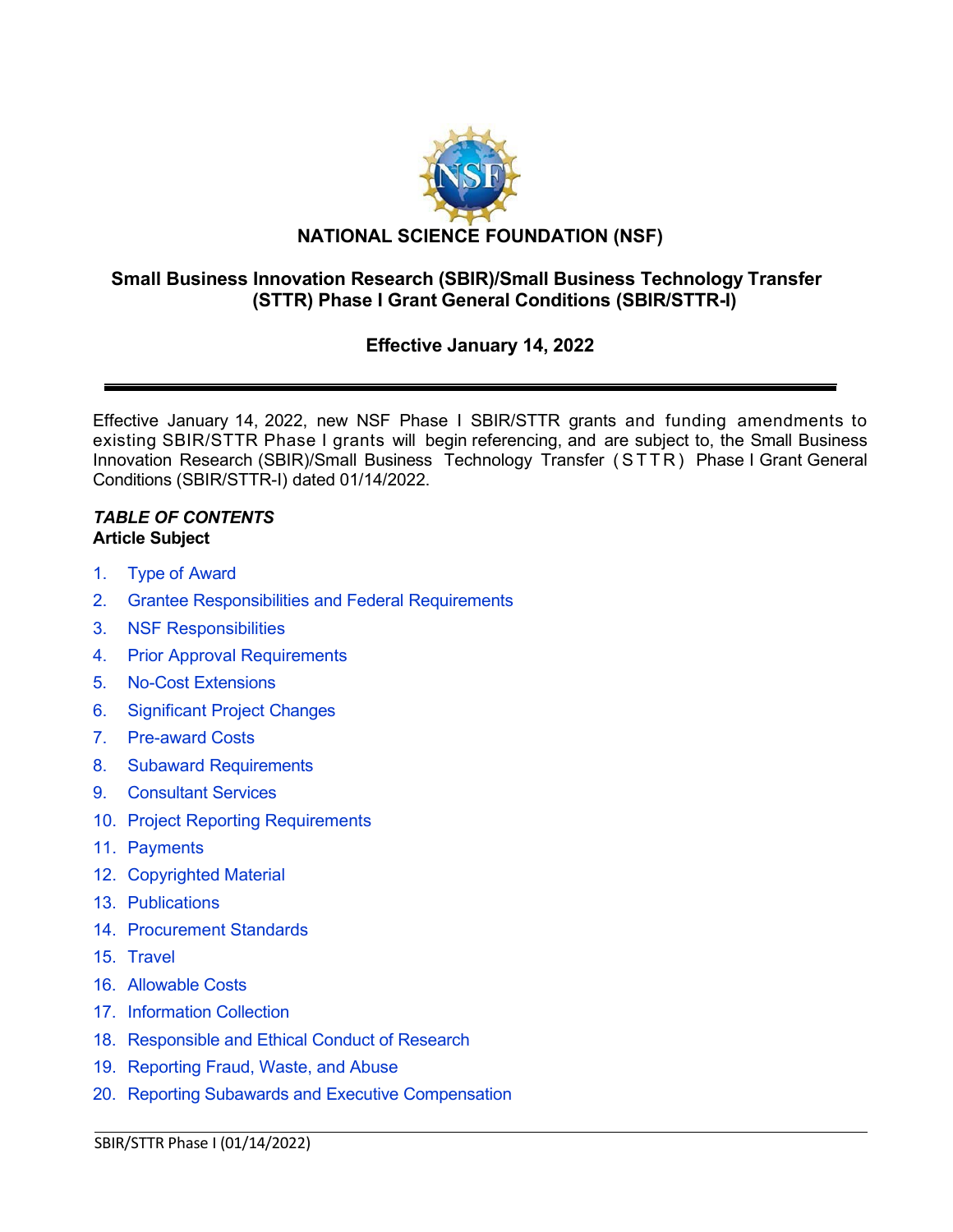- 21. System for Award Management and Universal Identifier [Requirements](#page-14-0)
- 22. [Unpaid Federal](#page-15-0) Tax Liability
- 23. Criminal [Convictions](#page-15-1)
- 24. [Intangible Property](#page-16-0)
- 25. Audit [and Records](#page-21-0)
- 26. Site [Visits](#page-21-1)
- 27. [Termination and Enforcement](#page-21-2)
- 28. [Termination Review](#page-22-0) Procedure
- 29. [Non-Discrimination Statutes](#page-22-1)
- 30. [Reporting Classifiable](#page-23-0) Information
- 31. Animal [Welfare](#page-23-1)
- 32. [Research Involving Recombinant](#page-24-0) or Synthetic Nucleic Acid Molecules
- 33. Clean Air [and Water](#page-24-1)
- 34. Human [Research](#page-24-2) Subjects
- 35. [Investigator](#page-24-3) Financial Disclosure Policy
- 36. [Whistleblower](#page-24-4) Protection
- 37. [State Sales and Use Taxes](#page-24-5)
- 38. [Resolution of](#page-25-0) Conflicting Conditions
- 39. [Recipient Integrity](#page-25-1) and Performance Matters
- 40. Debarment [and Suspension](#page-25-2)
- 41. Public Access [to Copyrighted](#page-25-3) Material
- 42. Life Sciences Dual Use [Research](#page-26-0) of Concern (DURC)
- 43. [Breach of Personally Identifiable Information](#page-26-1)
- 44. [Post-award Disclosure of Current Support and In-Kind Contribution Information](#page-26-2)
- 45. [Fee Payments](#page-27-0)
- 46. [Section 889 of the National Defense Authorization Act \(NDAA\) for Fiscal Year \(FY\) 2019](#page-27-1)

- 47. [Limitation of Funds](#page-28-0)
- 48. [Resolution of Disagreements and Disputes](#page-29-0)

### **Other Considerations**

- 49. [Liability](#page-29-1)
- 50. [Government](#page-29-2) Permits
- 51. Sharing of Findings, Data and Other [Research](#page-29-3) Products
- 52. [Partnerships with Foreign Collaborators](#page-29-4)
- 53. [Government Permits and Activities Abroad](#page-30-0)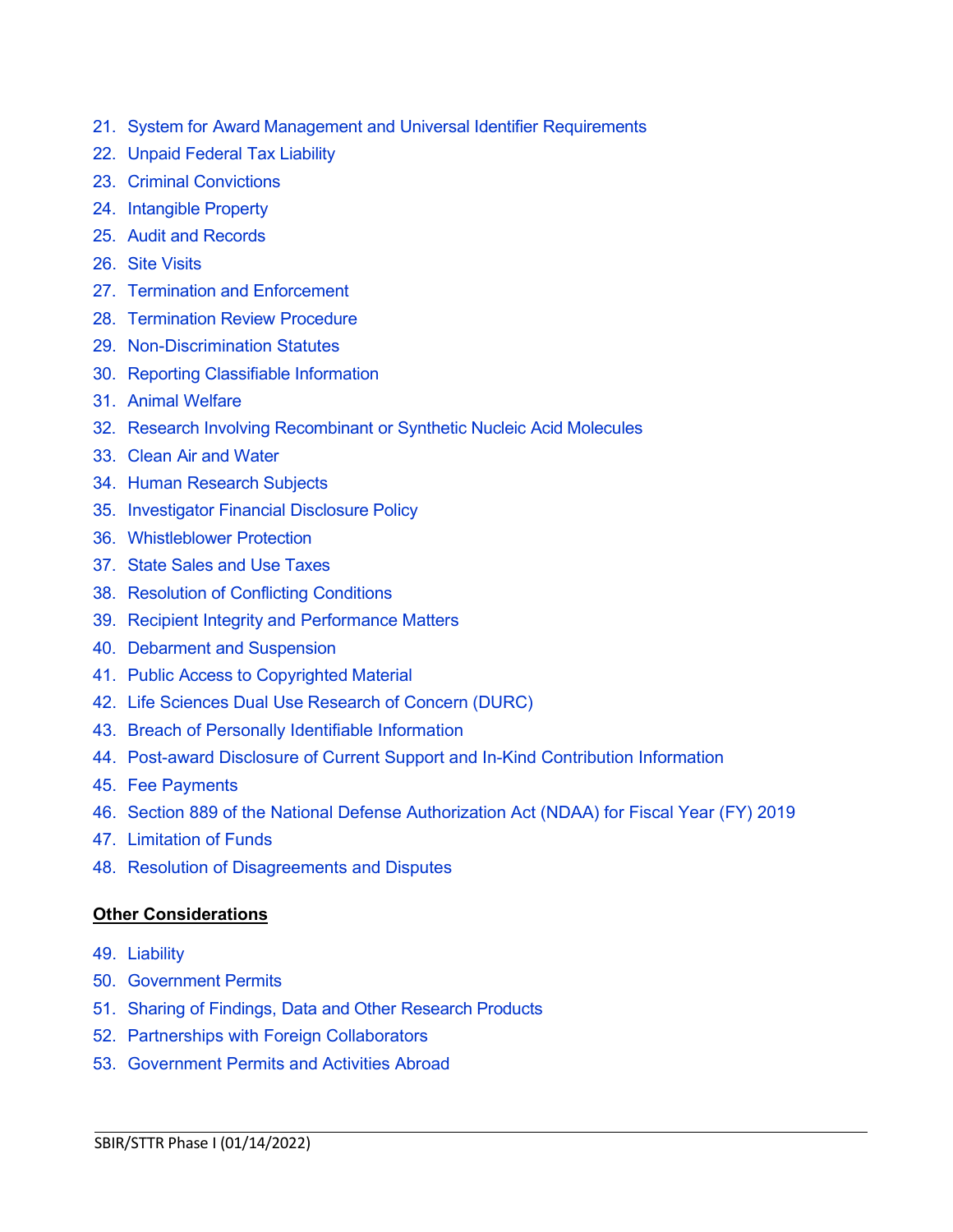# <span id="page-2-0"></span>**1. Type of Award**

The award notice specifies a pre-determined fixed amount of NSF support for the project described in the referenced proposal. This amount is based upon the budget approved by NSF for the referenced proposal, as amended. NSF anticipates that the full grant amount will be paid without regard to the actual cost subsequently incurred.

Payment of this amount, however, is subject to compliance with the grant terms and conditions, including Article Project Reporting Requirements, Article Payments, Article Allowable Costs and NSF's acceptance of the reports submitted by the grantee under Article Project Reporting Requirements. On the basis of its review of these reports and/or other pertinent information, NSF reserves the right to suspend or terminate the grant, if NSF determines that such action is appropriate. If estimated total expenditures are significantly less than the grant amount, NSF reserves the right to renegotiate the amount of this grant.

### <span id="page-2-1"></span>**2. Grantee Responsibilities and Federal Requirements**

a. The company (grantee) must identify an Authorized Organizational Representative (AOR) who is an officer of the company with financial responsibility, who is the addressee of the award notice and who approves all reports and required certifications.

b. The grantee has full responsibility for the conduct of the project or activity supported under this grant and for adherence to the grant conditions. A minimum of two-thirds of the research and/or analytical effort as measured by the budget must be performed by the grantee on an SBIR grant. On an STTR grant, a minimum of 40% of the research, as measured by the budget, must be performed by the grantee and a minimum of 30% of the research, as measured by the budget, by the collaborating institution.

c. Although the grantee is encouraged to seek the advice and opinion of the Foundation on special problems that may arise, such advice does not diminish the grantee's responsibility for making sound scientific and administrative judgments and should not imply that the responsibility for operating decisions has shifted to the Foundation. The grantee is responsible for notifying NSF about (1) any allegation of scientific misconduct that it concludes has substance and requires an investigation in accordance with NSF misconduct regulations published at 45 Code of Federal Regulations (CFR) Part 689, and (2) any significant problems relating to the scientific, technical, administrative or financial aspects of the grant.

d. The requirements of this grant are contained in these *SBIR/STTR-I Grant General Conditions* unless otherwise specified in the award notice. The applicable Federal administrative standards are incorporated by reference and are contained in 2 CFR [§200,](http://www.ecfr.gov/cgi-bin/text-idx?SID=704835d27377ef5213a51c149de40cab&amp%3Bnode=2%3A1.1.2.2.1&amp%3Brgn=div5) *Uniform Administrative Requirements, Cost Principles, and Audit Requirements for Federal Awards* (Uniform Guidance), Subparts C and D. NSF has determined 2 CFR §200 Subparts C and D also apply to commercial organizations, including small businesses.

e. The grantee is responsible for ensuring that the Principal Investigator(s) (PIs)<sup>[1](#page-2-2)</sup> receive a copy of the grant conditions, including: the award notice, the budget, these general terms and conditions, any special terms and conditions and any subsequent changes in the grant conditions. These grant conditions are made available to the grantee by NSF in electronic form at conditions are made available to the grantee by NSF in electronic form at

<span id="page-2-2"></span> $1$  For purposes of the terms and conditions, the term Principal Investigator (PI) and co-PI also includes the term Project Director and co-Project Director.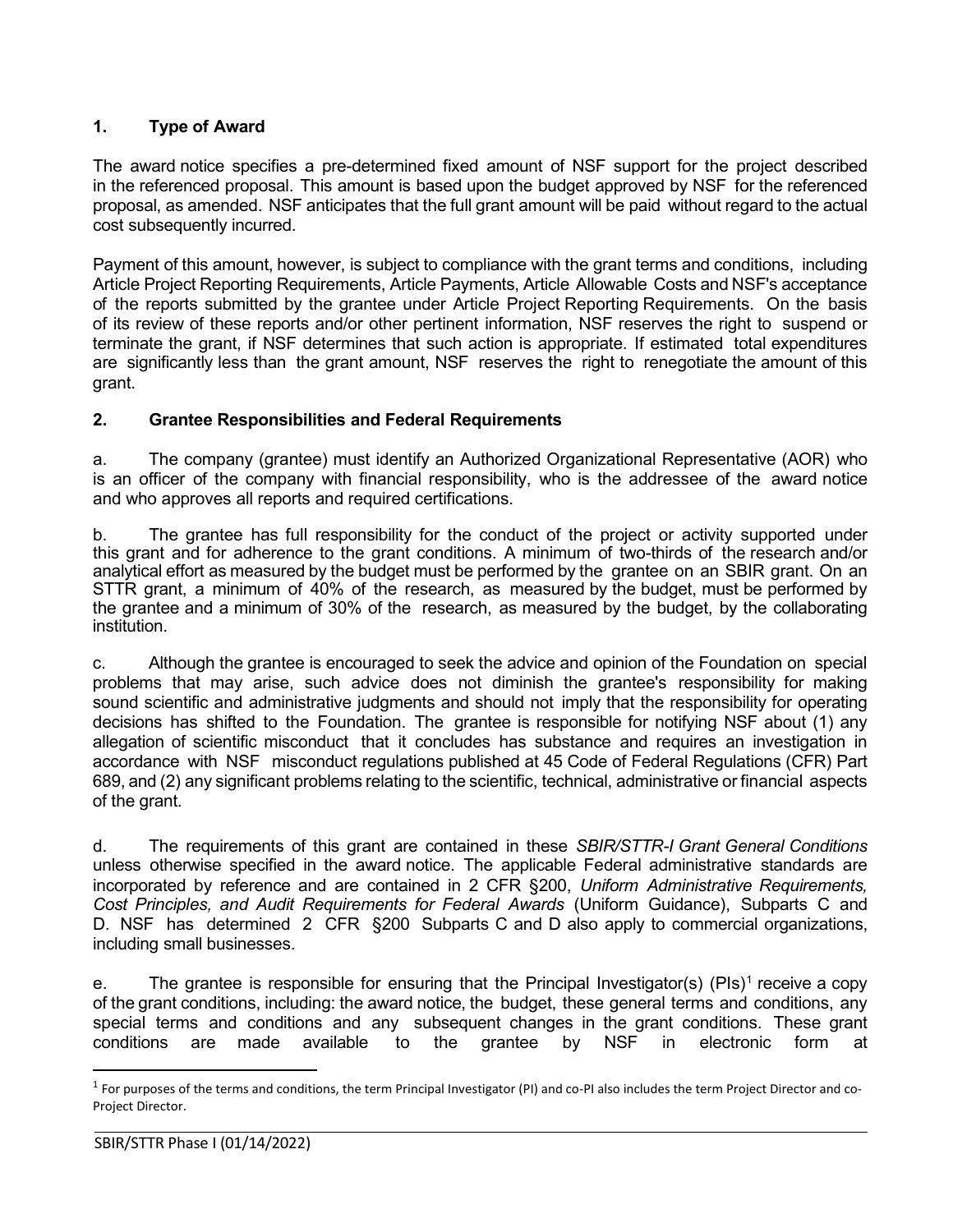https://www.nsf.gov/awards/managing/special conditions.jsp, and may be duplicated, copied or otherwise reproduced by the grantee as appropriate. This provision does not alter the grantee's full responsibility for conduct of the project and compliance with all grant terms and conditions. A listing of National Policy Requirements that grantees must adhere to, where applicable, is located at: [https://nsf.gov/awards/managing/rtc.jsp.](https://nsf.gov/awards/managing/rtc.jsp) Award notices are available to be viewed, printed and/or downloaded electronically via the NSF FastLane system at [https://www.fastlane.nsf.gov/fastlane.jsp.](https://www.fastlane.nsf.gov/fastlane.jsp)

### <span id="page-3-0"></span>**3. NSF Responsibilities**

a. The grantee has overall responsibility for NSF-funded grant, including providing grant oversight for technical/programmatic, financial, and administrative performance. The cognizant NSF Program Officer may participate in discussions of programmatic, technical, managerial and/or scheduling concerns; provide guidance and/or advice; review and, where required by the grant, approve technical or programmatic reports and requests submitted by the grantee; and may schedule desk and/or on-site reviews as necessary to resolve any NSF grant questions or resolve follow-up audit issues.

b. The grantee shall submit all requests for prior approval in accordance with the procedures identified in Article Prior Approval Requirements below.

c. The cognizant NSF Program Officer will only request additional work within the scope of the grant; will only issue instructions that do not constitute a project change as defined in Article Significant Project Changes; and will only suggest changes that will not increase or decrease the estimated cost or time required for performance under the grant.

### <span id="page-3-1"></span>**4. Prior Approval Requirements**

Unless otherwise stated in the award notice, the grantees must obtain NSF prior written approval as specified in the applicable prior approval matrix. As a service to grantees, the most commonly requested prior approvals are listed below.

- a. NSF prior written approval is required for:
- 1. Significant Project Changes
- (a) Transfer of the project effort (see Article Significant Project Changes. See also 2 CFR §200.308)

(b) Changes in objectives or scope (see Article Significant Project Changes. See also 2 CFR §200.308)

(c) Long-Term Disengagement or change of PI/PD (see Article Significant Project Changes. See also 2 CFR §200.308)

b. Requests for NSF prior written approval specified in the applicable prior approval matrix must be submitted via the use of NSF's electronic systems. Those prior approval requirements that do not already have a specific request type in NSF's electronic systems must be submitted via use of the "Other" category in Research.gov.

c. Written approval (e.g., via email) is required from the cognizant NSF Program Director for any project revision that results in a 5% or greater budget reallocation.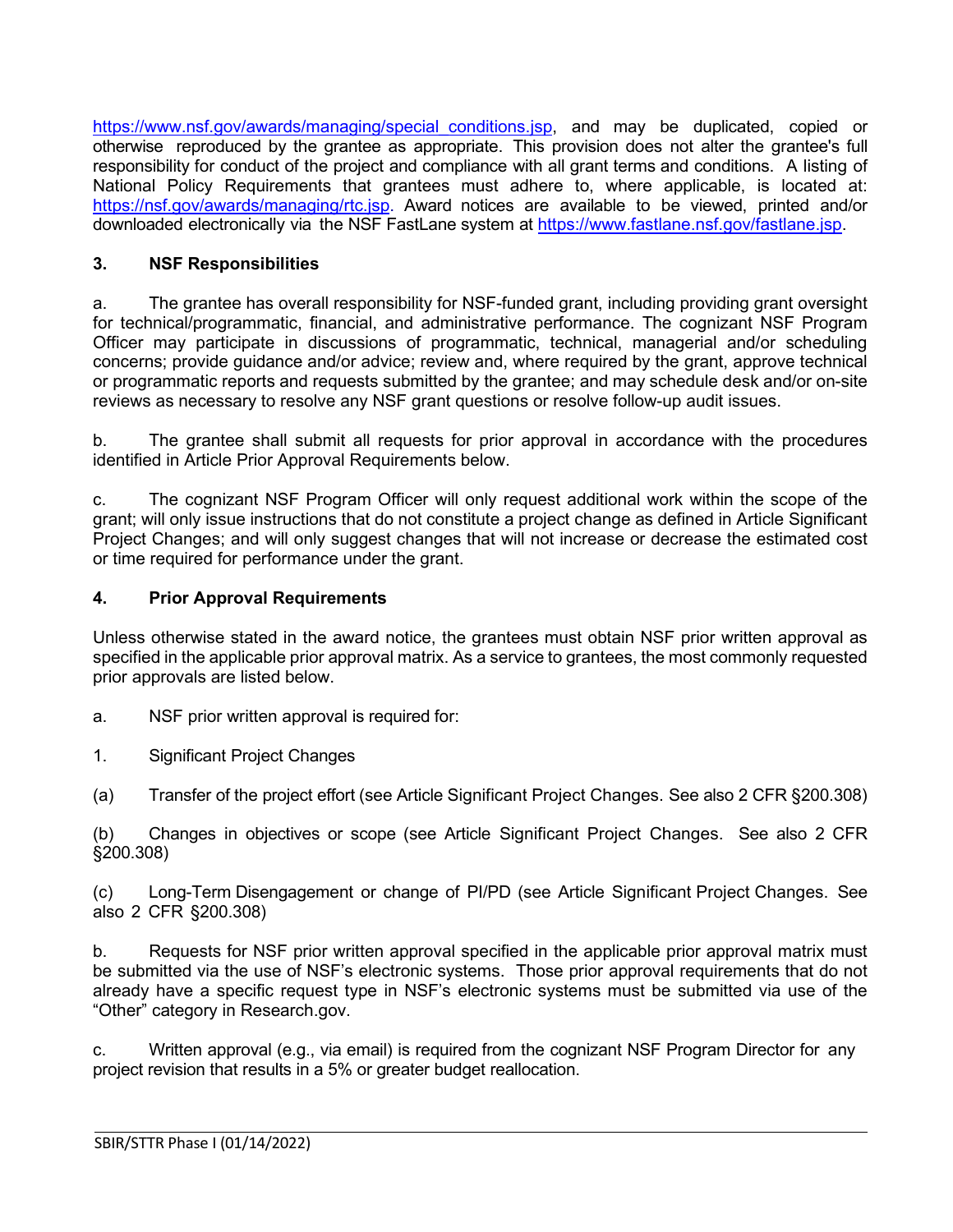# <span id="page-4-0"></span>**5. No-Cost Extensions**

No-cost extensions to the project must be approved by NSF. Requests for no-cost extensions should be submitted to NSF at least 45 days prior to the expiration date of the award and must be submitted through NSF's electronic systems. The request must explain the need for the extension and include an estimate of the unobligated funds remaining and a plan for their use.

### <span id="page-4-1"></span>**6. Significant Project Changes**

Consistent with 2 CFR §200.308(c), the grantee is required to obtain NSF prior written approval whenever there are changes in the project as stipulated below.

### *a. Subawarding or Transferring Part of an NSF Award (Subaward)*

- 1. If the intention to subaward or transfer part of the project to another organization has been disclosed in the proposal, NSF authorization is not needed unless approval has been specifically withheld in the award notice.
- 2. If it becomes necessary to subaward or transfer a significant part of an NSF award after a grant has been made, notification of this intent should be submitted via use of NSF's electronic systems and must be electronically signed by an Authorized Organizational Representative (AOR). The request shall include a clear description of the work to be performed and a proposed budget (see [PAPPG Chapter VII.B.4](https://www.nsf.gov/pubs/policydocs/pappg22_1/pappg_7.jsp#VIIB4) or additional information). NSF approval of such changes will be by an amendment to the grant.
- 3. The grantee remains responsible for monitoring of the activities of the subrecipient as necessary to ensure that the subaward is used for authorized purposes, in compliance with Federal statutes, regulations, and the terms and conditions of the subaward as outlined in 2 CFR §§200.331-332. This includes ensuring necessary documentation for all subawards is maintained for the same retention period as the grantee's and making it available to NSF upon request. The grantee shall include subaward activities in the annual and final project reports that are submitted to NSF.
- 4. Consistent with the requirements specified in 2 CFR §200.332, the grantee must adhere to the requirements for pass-through entities in establishing and managing subawards issued under the grant. In addition, grantees shall ensure that the following articles, if applicable, flow down to all subrecipients, or are appropriately addressed in the subaward instrument: Articles Consultant Services, Travel, Allowable Costs, Information Collection, Responsible and Ethical Conduct of Research, Reporting Subawards and Executive Compensation, System for Award Management and Universal Identifier Requirements, Copyrighted Material, Publications, Intangible Property, Audit and Records, Site Visits, Non-Discrimination Statutes, Reporting Classifiable Information, Animal Welfare, Research Involving Recombinant or Synthetic Nucleic Acid Molecules, Clean Air and Water, Human Research Subjects, Life Sciences Dual Use Research of Concern (DURC), Whistleblower Protection, State Sales and Use Taxes, Recipient Integrity and Performance Matters, Fee Payments, Section 889 of the National Defense Authorization Act (NDAA) for Fiscal Year (FY) 2019,Liability, Sharing of Findings, Data and Other Research Products, Government Permits and Activities Abroad. If the grantee issues contracts exceeding \$2,000 for construction, alteration or repair that are within the scope of the Acts found in 2 CFR §200, [Appendix](http://www.access.gpo.gov/nara/cfr/waisidx_07/2cfr215_07.html) II, "*[Contract](http://www.access.gpo.gov/nara/cfr/waisidx_07/2cfr215_07.html) [Provisions](http://www.access.gpo.gov/nara/cfr/waisidx_07/2cfr215_07.html) for Non-Federal Entity Contracts Under Federal Awards*," the appropriate clauses applicable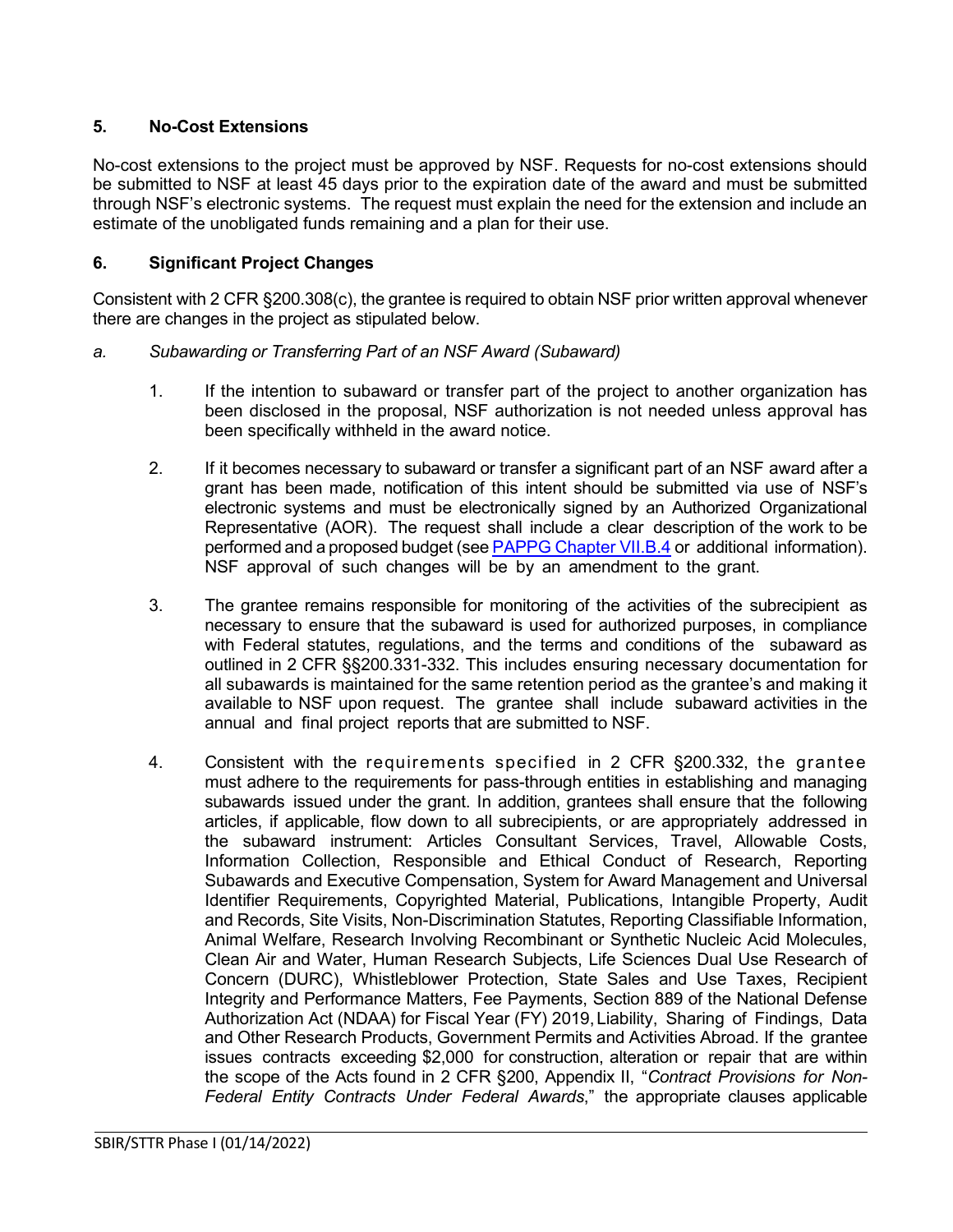to construction activities also will be included in applicable contracts.

### *b. Changes in Objectives or Scope*

A proposed change in the phenomenon or phenomena objectives of the project stated in the proposal or agreed modifications thereto should be communicated via use of NSF's electronic systems. NSF approval of such changes will be by an amendment to the grant.

### *c. Long Term Disengagement or Change of Principal Investigator*

If a named PI or co-PI plans to or becomes aware that he or she will: (1) devote substantially less effort to the work than anticipated in the approved proposal (defined in 2 CFR §200.308(c)(3) as a reduction of 25% or more in time devoted to the project); (2) sever his or her connection with the grantee; or (3) be disengaged from the project for a continuous period of more than three months, or otherwise relinquish active direction of the project, he or she shall advise the appropriate official at the grantee, who shall initiate action appropriate to the situation in accordance with the guidelines described in [PAPPG Chapter VII.B.2.](https://www.nsf.gov/pubs/policydocs/pappg22_1/pappg_7.jsp#VIIB2)

### <span id="page-5-0"></span>**7. Pre-award Costs**

a. The grantee may approve pre-award costs incurred within the 9 0 calendar day period before the start date of the grant. Requests for approval of pre-award costs for periods greater than 90 calendar days must be submitted electronically via NSF's electronic systems.

b. Pre-award costs must be necessary for the effective and economical conduct of the project and the costs must be otherwise allowable in accordance with Article Allowable Costs.

- c. Pre-award expenditures are made at the grantee's risk. Grantee authority to approve pre-award costs does not impose an obligation on NSF: (1) in the absence of appropriations; (2) if a grant is not subsequently made; or (3) if a grant is made for a lesser amount than the grantee anticipated.
- d. In accordance with 2 CFR §200.458, if pre-award costs are charged to the grant, these costs must be charged to the initial budget period, unless otherwise specified in the award notice.

### <span id="page-5-1"></span>**8. Subaward Requirements**

It is NSF's expectation that NSF grantees will use the domestic subrecipient's applicable federally negotiated indirect cost rate(s). If no such rate exists, the NSF grantee may either negotiate a rate or use a *de minimus* indirect cost rate recovery of 10% of modified total direct costs.

### <span id="page-5-2"></span>**9. Consultant Services**

Costs for professional and consultant services, including those who are members of a particular profession or possess a special skill and who are not officers or employees of the performing organization, are allowable when reasonable in relation to the services rendered and when not contingent upon recovery of costs from NSF. If not included in the grant budget, anticipated services must be justified and information furnished on each individual's expertise, primary organizational affiliation, normal daily compensation rate and number of days of expected service. Consultants' travel costs, including subsistence, may be included. If requested, the grantee must be able to justify that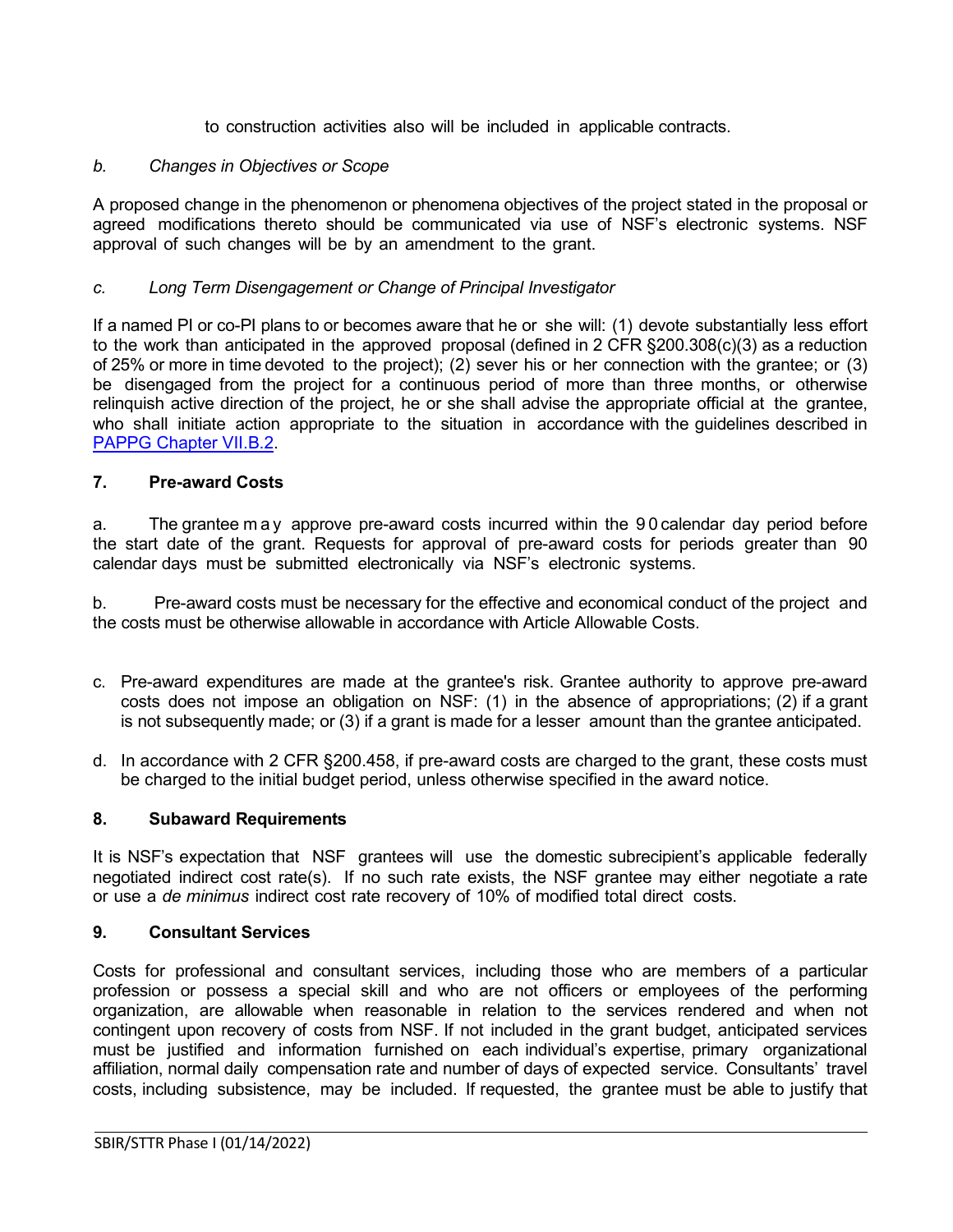the proposed rate of pay is reasonable. The reimbursement rates for consultants are a direct cost that cannot exceed the daily equivalent of the rate paid to an Executive Level IV Federal employee.

# <span id="page-6-0"></span>**10. Project Reporting Requirements**

Payment of the grant amount is conditioned upon the grantee's acceptance and compliance with the grant terms and conditions which include expending the approximate person-months proposed and delivery to NSF and its acceptance of required reports. The results of the grantees' efforts under this grant are to be documented in the form of a final report.

The Phase I final report (due within 15 days following the end date of the grant) must be submitted to the cognizant NSF Program Officer for review and acceptance using the SBIR/STTR Report Cover Page and in accordance with <https://seedfund.nsf.gov/resources/awardees/phase-1/reporting/> . Grantees shall submit final reports electronically via [Research.gov.](http://www.research.gov/) The Project Report system may be accessed at: https://www.research.gov. The final report should address progress in all activities of the project, including any activities intended to address the Broader Impacts criterion that are not intrinsic to the research. The company will provide a final total project expenditure chart as part of the Phase I final report.

If the Phase I grantee elects to submit a Phase II proposal prior to the completion of the Phase I grant, the grantee will provide a Phase I interim report that will be submitted with the Phase II proposal.

No later than 120 days following the end date of the grant, a project outcomes report for the general public must be submitted electronically via Research.gov. This report serves as a brief summary prepared specifically for the public, of the nature and outcomes of the project. This report will be posted electronically by NSF exactly as it is submitted. For information about the content of the report, see the [PAPPG Chapter VII.D.3.](https://www.nsf.gov/pubs/policydocs/pappg22_1/pappg_7.jsp#VIID3)

In accordance with 2 CFR §200.344(i), if the grantee does not submit all required reports within one year of the period of performance end date, NSF must report the grantee's material failure to comply with the terms and conditions of the award with the OMB-designated integrity and performance system (currently Federal Awardee Performance and Integrity Information System (FAPIIS)). NSF may also pursue other enforcement actions per 2 CFR §200.339.

## <span id="page-6-1"></span>**11. Payments**

a. NSF SBIR/STTR grantees are required to request payments electronically through the Award Cash Management Service (ACM\$). Under ACM\$, grantees must provide award level detail at the time of the payment request. Grantees should request payments in amounts necessary to meet their current needs, pursuant to the guidelines contained in 31 CFR Part 205. Unless otherwise specified in the grant, the grantee agrees to comply with all applicable Treasury regulations and National Science Foundation implementing and reporting procedures, which are outlined in [PAPPG Chapter VIII.](https://www.nsf.gov/pubs/policydocs/pappg22_1/pappg_8.jsp)

b. In accordance with 2 CFR §200.305, where appropriate, grantees are required to maintain advances of Federal funds in interest-bearing accounts. Grantees may retain interest earned on amounts up to \$500 per year for administrative expenses. Any additional interest earned on Federal advance payments deposited in interest-bearing accounts must be remitted annually to the Department of Health and Human Services Payment Management System (PMS) through an electronic medium using either the Automated Clearing House (ACH) network or a Fedwire Funds Service payment. Instructions on submission of remittances can be found in [PAPPG Chapter VIII.D.3.](https://www.nsf.gov/pubs/policydocs/pappg22_1/pappg_8.jsp#VIIID3)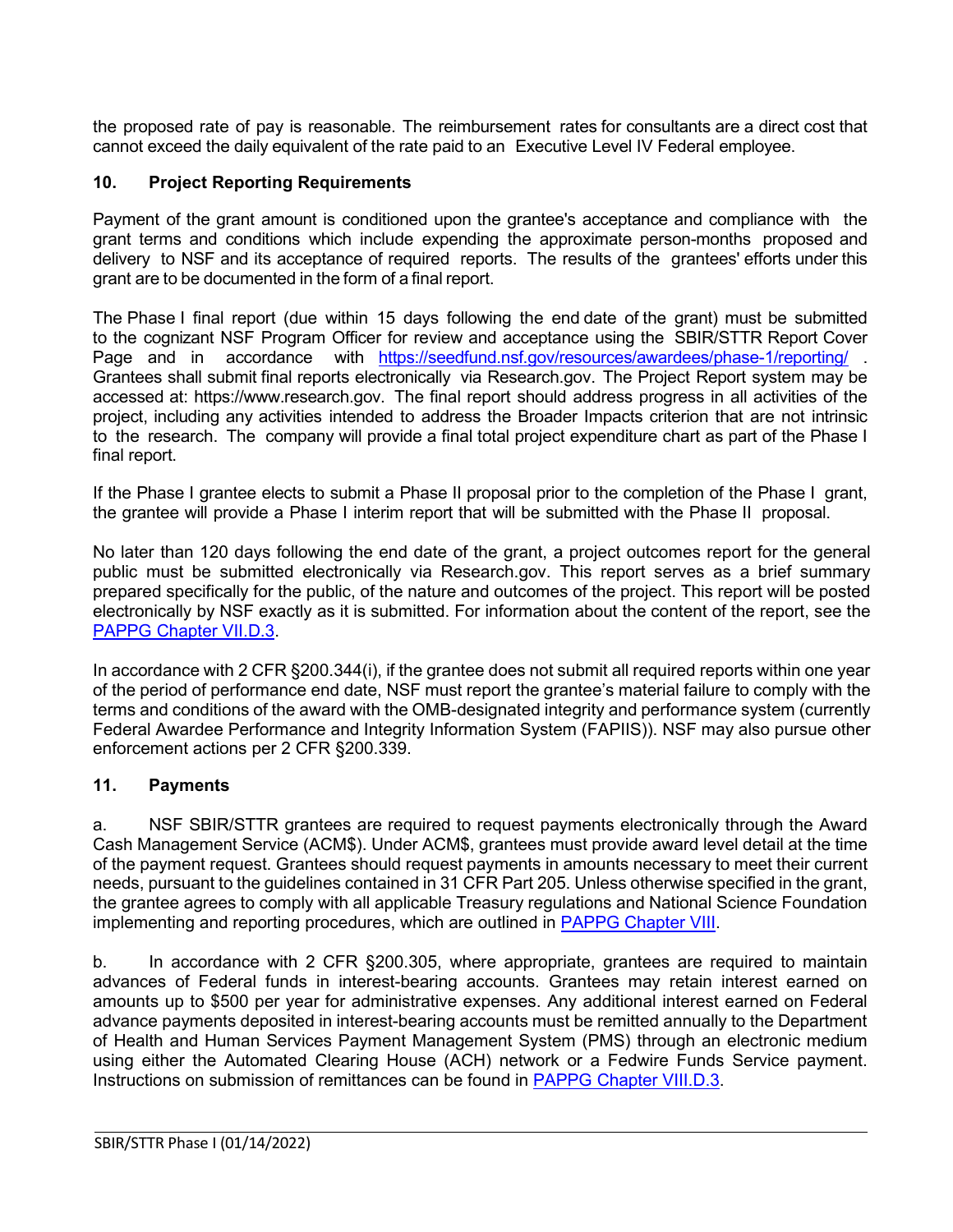c. In the absence of an approved modification to this schedule, payments will be made by NSF as follows: The initial drawdown, for all but \$25,000 of the grant amount, can be made after the period of performance start date of the grant. The final \$25,000 will be made available upon approval by NSF of a satisfactory final report and upon submission of a Project Outcomes Report, as described in Article Project Reporting Requirements and/or in the SBIR/STTR Program Solicitation. If the grantee does not submit all reports as described in Article Project Reporting Requirements and 2 CFR §200.344, NSF must proceed to close out the project with the information available within one year of the period of performance end date. If grantees do not submit all reports in accordance with this section, and 2 CFR §200.344 (Closeout) within one year of the period of performance end date, NSF must report the non-Federal entity's material failure to comply with the terms and conditions of the grant with the OMBdesignated integrity and performance system (currently FAPIIS). NSF may also pursue other enforcement actions per § 200.339.

d. In accordance with 2 CFR §200.344, unless the Federal awarding agency authorizes an extension, grantees must liquidate all financial obligations incurred under the Federal grant no later than 120 calendar days after the end date of the period of performance. NSF will financially close SBIR/STTR grants 120 days after the grant end date and the grant will be removed from the ACM\$ payment screen for active grants.

# <span id="page-7-0"></span>**12. Copyrighted Material**

## *a. Definition*

Subject writing means any material that:

- 1. is or may be copyrighted under [Title 17](http://www.access.gpo.gov/uscode/title17/title17.html) of the USC; and
- 2. is produced by the grantee or its employees in the performance of work under this grant.

Subject writings include such items as reports, books, journal articles, software, databases, sound recordings, videotapes and videodiscs.

*b. Copyright Ownership, Government License*

Except as otherwise specified in the grant or by this paragraph, the grantee may own or permit others to own copyright in all subject writings. The grantee agrees that if it or anyone else does own copyright in a subject writing, the Federal government will have a nonexclusive, nontransferable, irrevocable, royalty-free license to exercise or have exercised for or on behalf of the US throughout the world all the exclusive rights provided by copyright. Such license, however, will not include the right to sell copies or phonorecords of the copyrighted works to the public.

## *c. Grants Affected by International Agreements*

If the grant indicates it is subject to an identified international agreement or treaty, NSF can direct the grantee to convey to any foreign participant or otherwise dispose of such rights to subject writings as are required to comply with that agreement or treaty. In such cases, the standard clauses for Copyrighted Material or Patents Rights will be modified through the addition of the following:

"This project is supported under the cooperative program listed below. Your rights in inventions, writings and data may be affected."

The applicable agreement or treaty will be identified immediately beneath that sentence.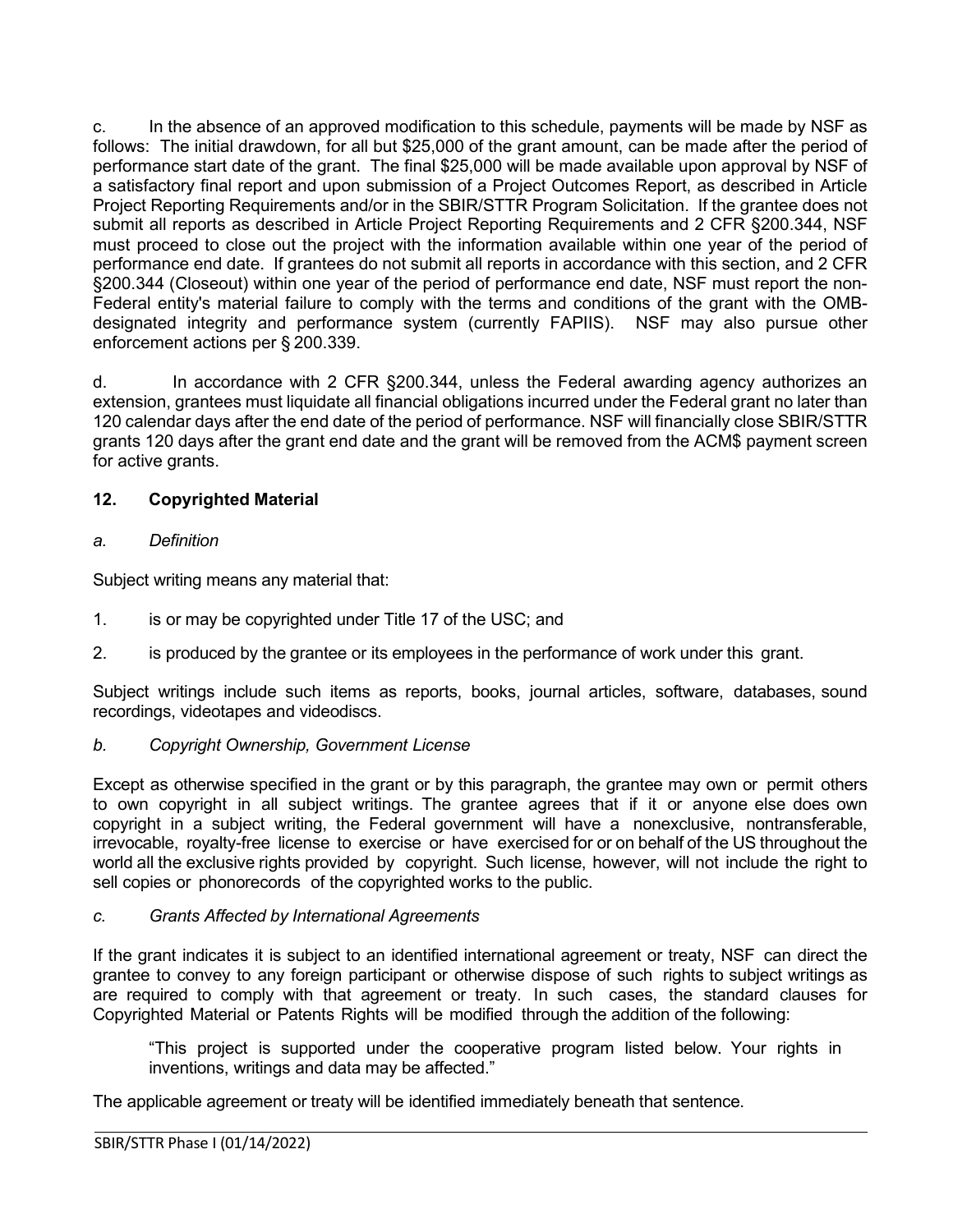## *d. Grantee Action to Protect Government Interests*

The grantee agrees to acquire, through written agreement or an employment relationship, the ability to comply with the requirements of the preceding paragraphs and, in particular, to acquire the ability to convey rights in a subject writing to a foreign participant if directed by NSF under the previous

# <span id="page-8-0"></span>**13. Publications**

# *a. Acknowledgment of Support*

The grantee is responsible for assuring that an acknowledgment of NSF support:

1. is made in any publication (including World Wide Web pages) of any material based on or developed under this project, in the following terms:

"This material is based upon work supported by the National Science Foundation under Grant No. (NSF grant number)."

2. is orally acknowledged during all news media interviews, including popular media such as radio, television and news magazines.

## *Disclaimer*

The grantee is responsible for assuring that every publication of material (including World Wide Web pages) based on or developed under this grant, except scientific articles or papers appearing in scientific, technical, or professional journals, contains the following disclaimer:

"Any opinions, findings and conclusions or recommendations expressed in this material are those of the author(s) and do not necessarily reflect the views of the National Science Foundation."

## *b. Copies for NSF*

The grantee is responsible for assuring that the cognizant NSF Program Officer is provided access to, either electronically or in paper form, a copy of every publication of material based on or developed under this grant, clearly labeled with the grant number and other appropriate identifying information, promptly after publication.

### <span id="page-8-1"></span>**14. Procurement Standards**

a. The awardee (including commercial organizations) is responsible for compliance with the procurement standards identified in 2 CFR §200.317-327.

## <span id="page-8-2"></span>**15. Travel**

### *a. Allowability of Travel Expenses*

1. Expenses for transportation, lodging, subsistence and related items incurred by project personnel and by outside consultants employed on the project (see PAPPG Chapter [II.C.2.g\(iv\)\)](https://www.nsf.gov/pubs/policydocs/pappg22_1/pappg_2.jsp#IIC2giv) who are in travel status on business related to an NSF- supported project are allowable as prescribed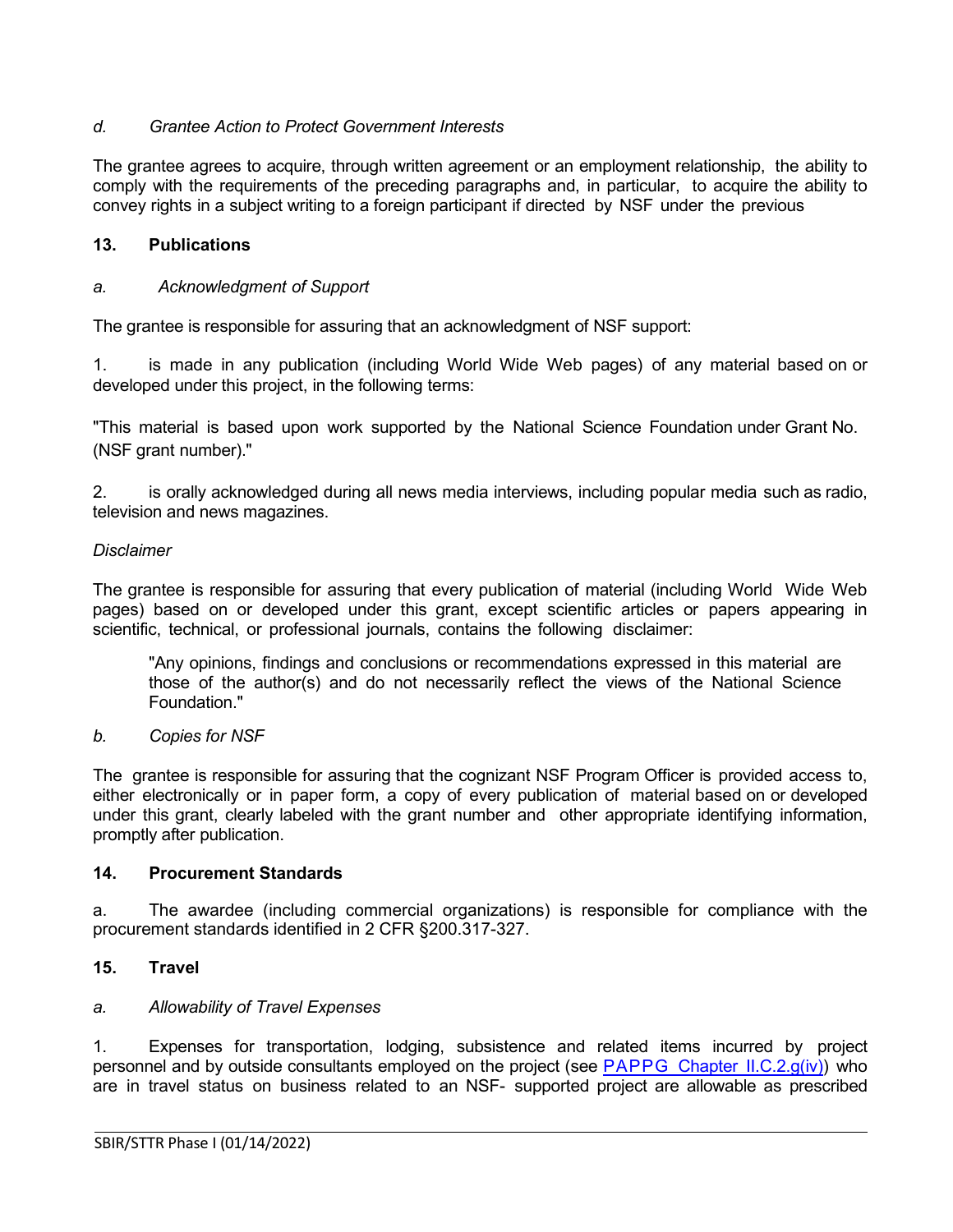in the governing cost principles.

2. Except as provided in the governing cost principles, the difference between economy airfare and a higher-class airfare is unallowable. A train, bus or other surface carrier may be used in lieu of, or as a supplement to, air travel at the lowest first-class rate by the transportation facility used. If such travel, however, could have been performed by air, the allowance will not normally exceed that for jet economy airfare.

### *b. Use of US-Flag Air Carriers*

1. In accordance with the Fly America Act (49 USC 40118), any air transportation to, from, between, or within a country other than the US of persons or property, the expense of which will be assisted by NSF funding, must be performed by or under a code-sharing arrangement with a US-flag air carrier if service provided by such a carrier is available (see Comptroller General Decision B-240956, dated September 25, 1991). Tickets (or documentation for electronic tickets) must identify the US flag air carrier's designator code and flight number.

2. For the purposes of this requirement, US-flag air carrier service is considered available even though:

(a) comparable or a different kind of service can be provided at less cost by a foreign-flag air carrier;

(b) foreign-flag air carrier service is preferred by, or is more convenient for, NSF or traveler; or

(c) service by a foreign-flag air carrier can be paid for in excess foreign currency.

3. The following rules apply unless their application would result in the first or last leg of travel from or to the US being performed by a foreign-flag air carrier:

(d) a US-flag air carrier shall be used to destination or, in the absence of direct or through service, to the farthest interchange point on a usually traveled route.

(e) if a US-flag air carrier does not serve an origin or interchange point, a foreign-flag air carrier shall be used only to the nearest interchange point on a usually traveled route to connect with a US flag air carrier.

### *c. Short Distance Travel*

For all short distance travel, regardless of origin and destination, use of a foreign-flag air carrier is permissible if the elapsed travel time on a scheduled flight from origin to destination airport by a foreignflag air carrier is three hours or less and service by a US-flag air carrier would double the travel time.

### <span id="page-9-0"></span>**16. Allowable Costs**

a. The allowability of costs<sup>[2](#page-9-1)</sup> and cost allocation methods for work performed under this grant, up to the amount specified in the grant, shall be determined in accordance with the governing cost

<span id="page-9-1"></span> $2$  Consistent with 2 CFR §200.453(c), for computing devices, charging as a direct cost is allowable for devices that are essential and allocable, but not solely dedicated, to the performance of the grant.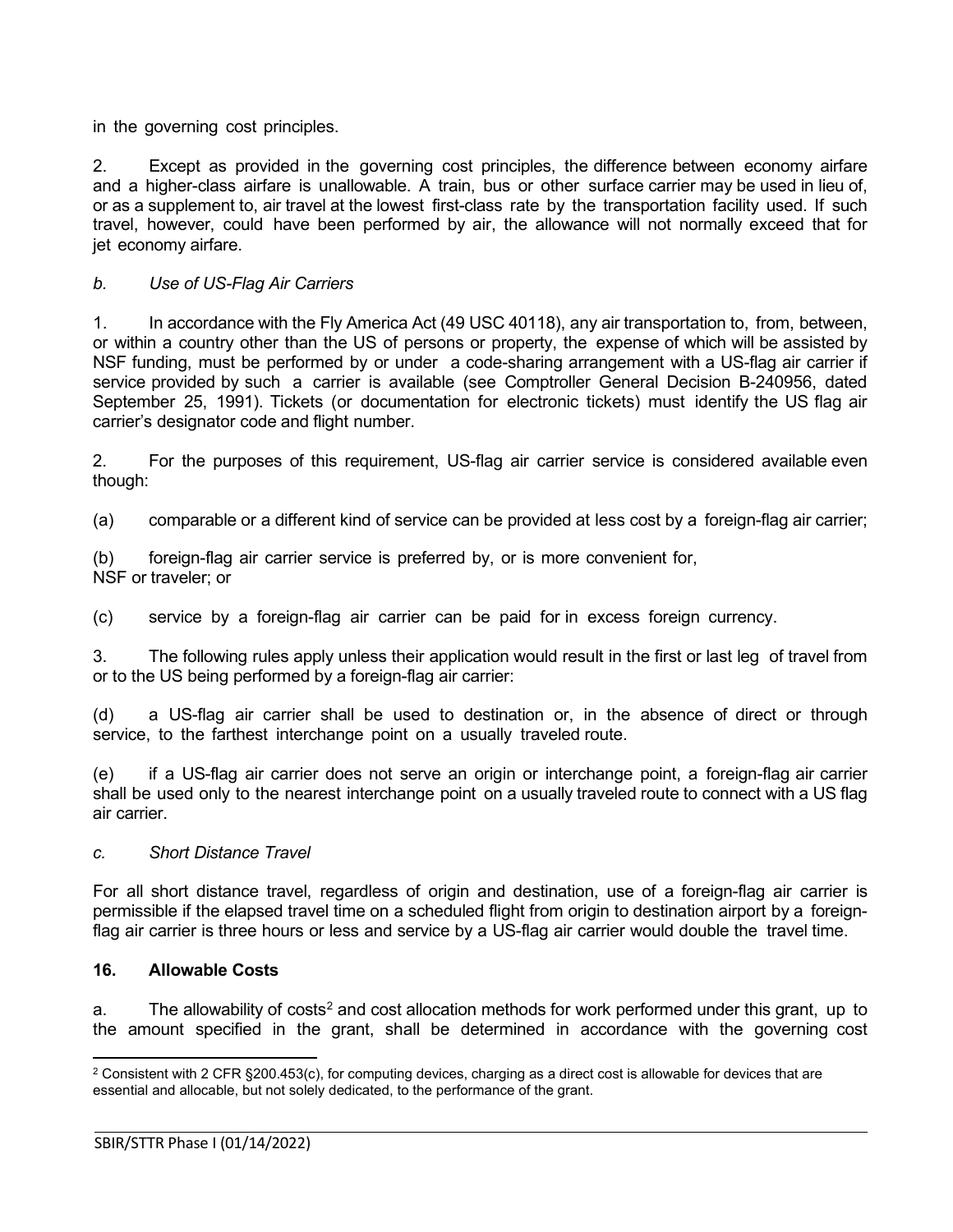principles as specified below and must conform with NSF policies, grant special provisions and grantee internal policies in effect on the start date of the grant.

b. The cost principles that govern Federal awards can be found in the Federal Acquisition Regulation, 48 CFR Part 31.

c. Certain prior approval requirements contained in the governing cost principles have been modified by Article Prior Approval Requirements.

## <span id="page-10-0"></span>**17. Information Collection**

Information collection activities performed under this grant are the responsibility of the grantee, and NSF support of the project does not constitute NSF approval of the survey design, questionnaire content or information collection procedures. The grantee shall not represent to respondents that such information is being collected for or in association with the National Science Foundation or any other Government agency without the specific written approval of such information collection plan or device by the Foundation. This requirement, however, is not intended to preclude mention of NSF support of the project in response to an inquiry or acknowledgment of such support in any publication of this information.

### <span id="page-10-1"></span>**18. Responsible and Ethical Conduct of Research**

In accordance with Section 7009 of the America Creating Opportunities to Meaningfully Promote Excellence in Technology, Education, and Science (COMPETES) Act (42 USC §1862o–1) NSF requires that the grantee must have a plan in place to provide appropriate training and oversight in the responsible and ethical conduct of research (RECR) to undergraduates, graduate students and postdoctoral researchers who will be supported by NSF to conduct research. Training plans are subject to review, upon request.

The grantee must designate one or more persons to oversee compliance with the RECR training requirement. The grantee is responsible for verifying that undergraduate students, graduate students and postdoctoral researchers supported by NSF to conduct research have received training in the responsible and ethical conduct of research, in accordance with the plan the grantee has put in place for their organization.

The grantee shall ensure that these RECR requirements flow down to all subrecipients or are otherwise appropriately addressed in the subaward.

### <span id="page-10-2"></span>**19. Reporting Fraud, Waste, and Abuse**

a. Awardees must contact the OIG and the cognizant NSF Program Officer without delay when they first suspect fraud waste, or abuse. The OIG maintains a hotline to receive this information, which can made through the OIG website at https://oig.nsf.gov/contact/hotline or by telephone at (800) 428- 2189. Upon request, OIG will take appropriate measures to protect the identity of any individual who reports misconduct, as authorized by the Inspector General Act of 1978, as amended. Reports to OIG may also be made anonymously.

b. Examples of fraud, waste, and abuse relating to the SBIR/STTR program include, but are not limited to: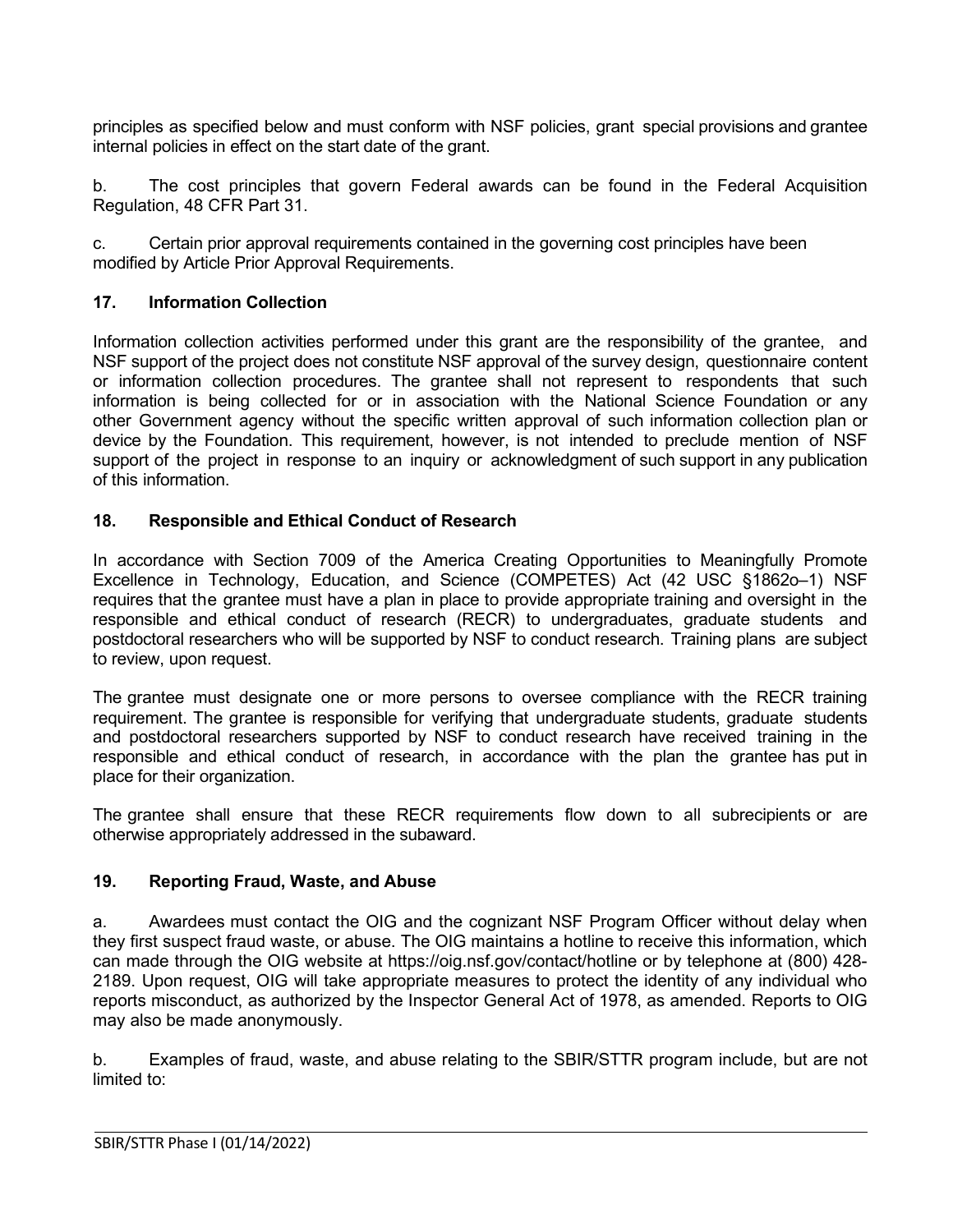- 1. misrepresentations or material, factual omissions to obtain or otherwise receive funding under an SBIR/STTR award;
- 2. misrepresentations of the use of funds expended, work done, results achieved, or compliance with program requirements under an SBIR/STTR award;
- 3. fraud, theft, misuse, conversion, misappropriation, or embezzlement of SBIR/STTR award funds, including any use of award funds while not in full compliance with SBIR/STTR program requirements, or failure to pay taxes due on misused or converted SBIR/STTR award funds;
- 4. submission of a false claim or a false statement by any person in connection with any NSF SBIR/STTR program, activity, award, or operations;
- 5. concealment, forgery, falsification, or unauthorized destruction of government or program records;
- 6. fabrication, falsification, or plagiarism in applying for, carrying out, or reporting results from an SBIR/STTR award;
- 7. failure to comply with applicable federal costs principles governing an award;
- 8. extravagant, careless, or needless spending;
- 9. self-dealing, such as making a sub-award to an entity in which the PI has a financial interest without explicit NSF knowledge and approval;
- 10. acceptance by agency personnel of bribes, kickbacks, illegal gratuities, or gifts in exchange for grant or contract awards or other conflicts of interest that prevent the government from getting the best value; and,
- 11. Other violations of criminal or civil law, other violation of federal regulations, or other misconduct in connection with SBIR/STTR operations, programs, activities, or awards.

## <span id="page-11-0"></span>**20. Reporting Subawards and Executive Compensation**

This grant term was extracted verbatim from 2 CFR Appendix A to Part 170. For these purposes, the term "you" means the NSF grantee.

a. Reporting of first-tier subawards

1. Applicability. Unless exempt as provided in paragraph d. of this award term, you must report each action that equals or exceeds \$30,000 in Federal funds for a subaward to a non-Federal entity or Federal agency (see definitions in paragraph e. of this award term).

2. Where and when to report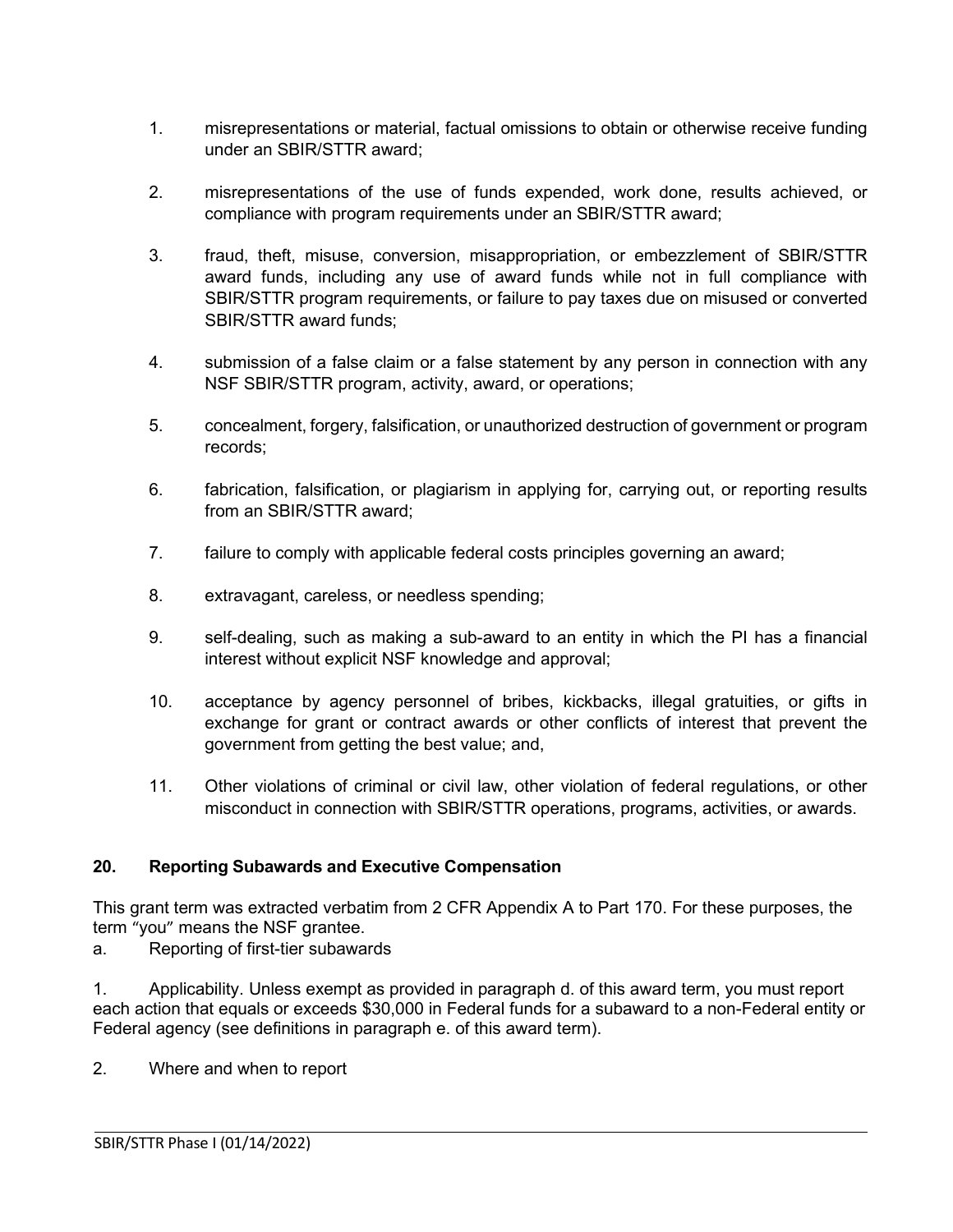(a) You must report each obligating action described in paragraph a.1.of this award term to [www.fsrs.gov.](http://www.fsrs.gov/)

i. The non-Federal entity or Federal agency must report each obligating action described in paragraph a.1. of this award term to [www.fsrs.gov.](https://nsf-my.sharepoint.com/personal/7632436149_nsf_gov/Documents/Microsoft%20Teams%20Chat%20Files/www.fsrs.gov)

ii. For subaward information, report no later than the end of the month following the month in which the obligation was made. (For example, if the obligation was made on November 7, 2010, the obligation must be reported by no later than December 31, 2010.)

3. What to report. You must report the information about each obligating action that the submission instructions posted at [www.fsrs.gov](http://www.fsrs.gov/) specify.

b. Reporting Total Compensation of Recipient Executives

1. Applicability and what to report. You must report total compensation for each of your five most highly compensated executives for the preceding completed fiscal year, if:

i the total Federal funding authorized to date under this award is \$30,000 or more as defined in 2 CFR §170.320;

 $ii$  in the preceding fiscal year, you received—

(A). 80 percent or more of your annual gross revenues from Federal procurement contracts (and subcontracts) and Federal financial assistance subject to the Transparency Act, as defined at 2 CFR §170.320 (and subawards), and

(B). \$25,000,000 or more in annual gross revenues from Federal procurement contracts (and subcontracts) and Federal financial assistance subject to the Transparency Act, as defined at 2 CFR §170.320 (and subawards); and

(iii) The public does not have access to information about the compensation of the executives through periodic reports filed under section 13(a) or 15(d) of the Securities Exchange Act of 1934 (15 USC 78m(a), 78o(d)) or section 6104 of the Internal Revenue Code of 1986. (To determine if the public has access to the compensation information, see the U.S. Security and Exchange Commission total compensation filings at [https://www.sec.gov/fast-answers/answers-execomphtm.html\)](https://www.sec.gov/fast-answers/answers-execomphtm.html).

2. Where and when to report. You must report executive total compensation described in paragraph b.1.of this award term:

i As part of your registration profile at *https://www.sam.gov*.

(ii) By the end of the month following the month in which this award is made, and annually thereafter.

c. Reporting of Total Compensation of Subrecipient Executives

1. Applicability and what to report. Unless you are exempt as provided in paragraph d. of this award term, for each first-tier subrecipient under this award, you shall report the names and total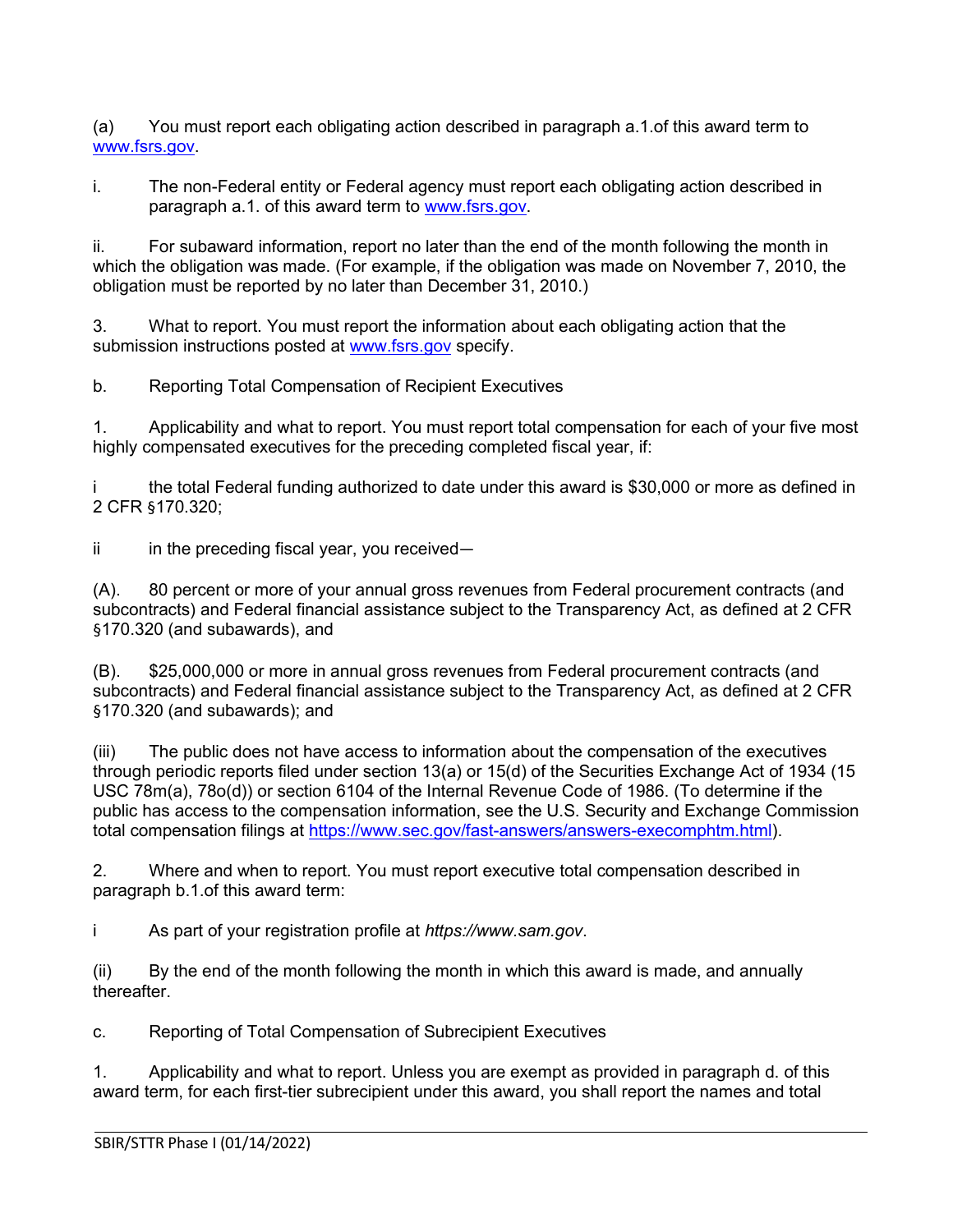compensation of each of the subrecipient's five most highly compensated executives for the subrecipient's preceding completed fiscal year, if:

i. in the subrecipient's preceding fiscal year, the subrecipient received—

(A) 80 percent or more of its annual gross revenues from Federal procurement contracts (and subcontracts) and Federal financial assistance subject to the Transparency Act, as defined at 2 CFR §170.320 (and subawards) and,

(B) \$25,000,000 or more in annual gross revenues from Federal procurement contracts (and subcontracts), and Federal financial assistance subject to the Transparency Act (and subawards); and

ii. The public does not have access to information about the compensation of the executives through periodic reports filed under section 13(a) or 15(d) of the Securities Exchange Act of 1934 (15 USC 78m(a), 78o(d)) or section 6104 of the Internal Revenue Code of 1986. (To determine if the public has access to the compensation information, see the U.S. Security and Exchange Commission total compensation filings at [https://www.sec.gov/fast-answers/answers-execomphtm.html\)](https://www.sec.gov/fast-answers/answers-execomphtm.html).

2. *Where and when to report*. You must report subrecipient executive total compensation described in paragraph c.1. of this award term:

i. To the recipient.

ii. By the end of the month following the month during which you make the subaward. For example, if a subaward is obligated on any date during the month of October of a given year (i.e., between October 1 and 31), you must report any required compensation information of the subrecipient by November 30 of that year.

### *d. Exemptions*

If, in the previous tax year, you had gross income, from all sources, under \$300,000, you are exempt from the requirements to report:

i. Subawards

and

ii. The total compensation of the five most highly compensated executives of any subrecipient.

*e. Definitions.* For purposes of this award term:

1. Federal Agency means a Federal agency as defined at 5 USC 551(1) and further clarified by 5 USC 552(f).

2. Non-Federal entity means all of the following, as defined in 2 CFR Part 25:

i. A Governmental organization, which is a State, local government, or Indian tribe;

ii. A foreign public entity;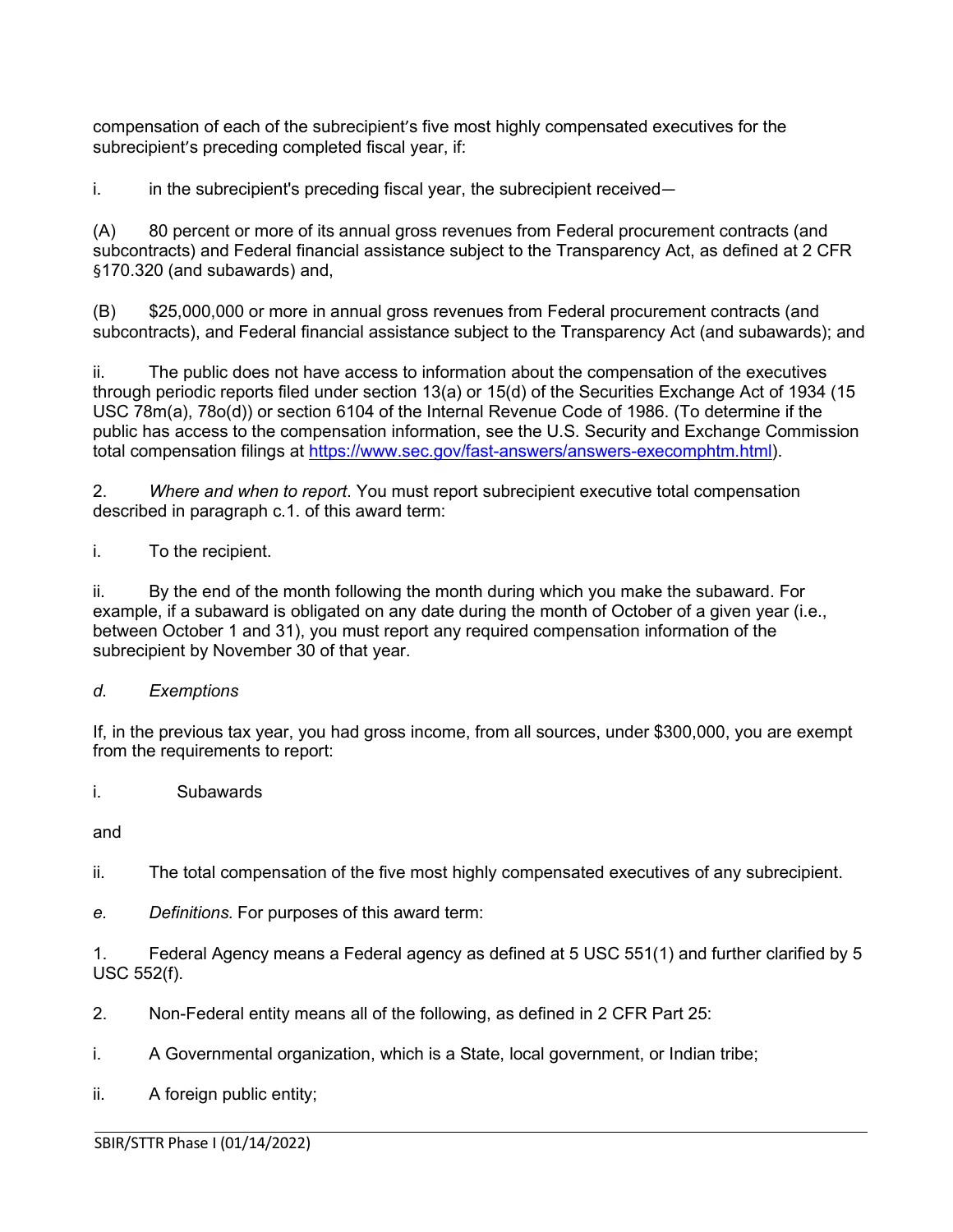iii. A domestic or foreign nonprofit organization; and,

iv. A domestic or foreign for-profit organization.

3. *Executive* means officers, managing partners, or any other employees in management positions.

4. *Subaward*:

i. This term means a legal instrument to provide support for the performance of any portion of the substantive project or program for which you received this award and that you as the recipient award to an eligible subrecipient.

ii. The term does not include your procurement of property and services needed to carry out the project or program (for further explanation, see 2 CFR §200.330).

iii. A subaward may be provided through any legal agreement, including an agreement that you or a subrecipient considers a contract.

5. *Subrecipient* means a non-Federal entity or Federal agency that:

i. Receives a subaward from you (the recipient) under this award; and

ii. Is accountable to you for the use of the Federal funds provided by the subaward.

6. *Total compensation* means the cash and noncash dollar value earned by the executive during the recipient's or subrecipient's preceding fiscal year and includes the following (for more information see 17 CFR §229.402(c)(2)).

# <span id="page-14-0"></span>**21. System for Award Management and Universal Identifier Requirements**

### **This grant term was extracted verbatim from Appendix A to Part 25. For these purposes, the term "you" means the NSF grantee.**

A. Requirement for System for Award Management

Unless you are exempted from this requirement under 2 CFR §25.110, you as the recipient must maintain current information in the SAM. This includes information on your immediate and highest level owner and subsidiaries, as well as on all of your predecessors that have been awarded a Federal contract or Federal financial assistance within the last three years, if applicable, until you submit the final financial report required under this Federal award or receive the final payment, whichever is later. This requires that you review and update the information at least annually after the initial registration, and more frequently if required by changes in your information or another Federal award term.

B. Requirement for Unique Entity Identifier

If you are authorized to make subawards under this Federal award, you: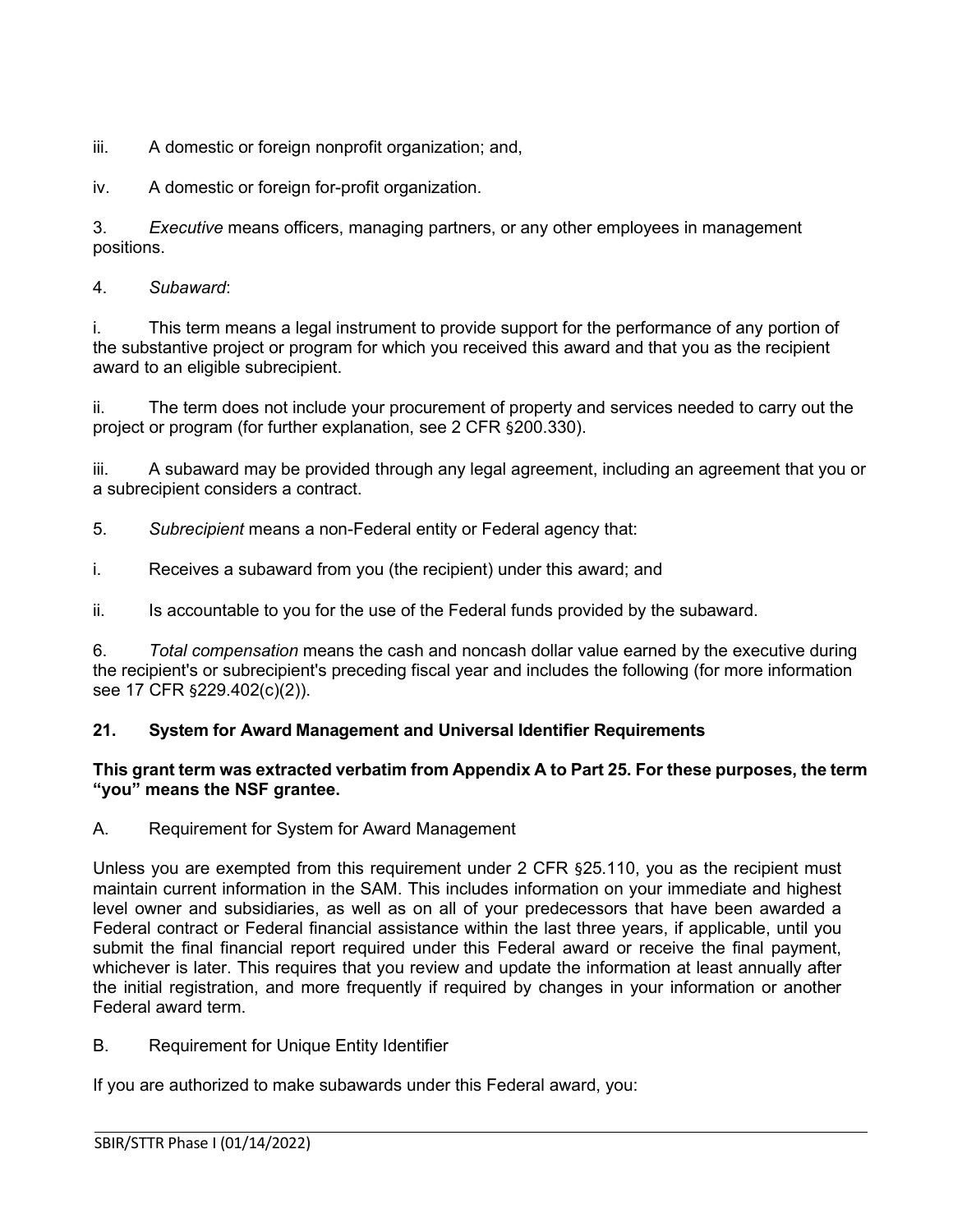1. Must notify potential subrecipients that no entity (see definition in paragraph C of this award term) may receive a subaward from you until the entity has provided its Unique Entity Identifier to you.

2. May not make a subaward to an entity unless the entity has provided its Unique Entity Identifier to you. Subrecipients are not required to obtain an active SAM registration but must obtain a Unique Entity Identifier.

C. Definitions

For purposes of this term:

1. *System for Award Management (SAM)* means the Federal repository into which a recipient must provide information required for the conduct of business as a recipient. Additional information about registration procedures may be found at the SAM Internet site (currently at https://www.sam.gov).

2. *Unique Entity Identifier* means the identifier assigned by SAM to uniquely identify business entities.

3. *Entity* includes non-Federal entities as defined at 2 CFR §200.1 and also includes all of the following, for purposes of this part:

- a. A foreign organization;
- b. A foreign public entity;
- c. A domestic or foreign for-profit organization; and
- d. A Federal agency.4. *Subaward* has the meaning given in 2 CFR §200.1.
- 5. *Subrecipient* has the meaning given in 2 CFR §200.1.

## <span id="page-15-0"></span>**22. Unpaid Federal Tax Liability**

Article Unpaid Federal Tax Liability applies only to grantees that are corporations.

In accordance with the Financial Services and General Governmental Appropriations Act, 2020, the grantee affirms that the corporation has no unpaid Federal tax liability that has been assessed, for which all judicial and administrative remedies have been exhausted or lapsed, and that is not being paid in a timely manner pursuant to an agreement with the authority responsible for collecting the tax liability.

## <span id="page-15-1"></span>**23. Criminal Convictions**

Article Criminal Convictions applies only to grantees that are corporations.

In accordance with the Financial Services and General Governmental Appropriations Act, 2020, the grantee affirms that the corporation has not been convicted of a felony criminal violation under any Federal law within the preceding 24 months.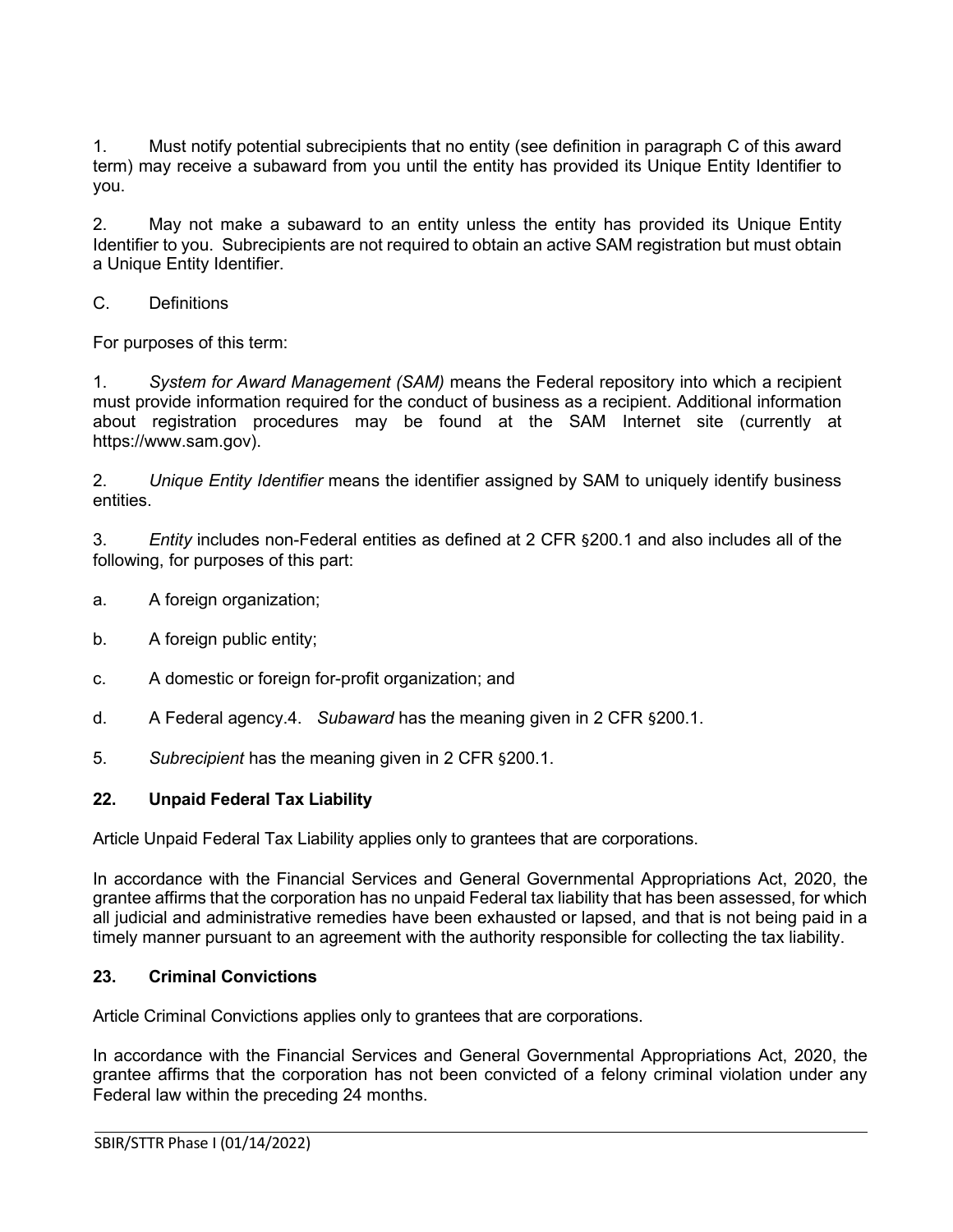# <span id="page-16-0"></span>**24. Intangible Property[3](#page-16-1)**

The following Intangible Property article (implementing the Bayh-Dole Act, [35 USC §200 et seq.] shall apply to all awards for scientific or engineering research unless special provisions have been negotiated. The grantee shall include this article in all subawards for scientific or engineering research activities.

# a. *Definitions*

1. INVENTION means any invention or discovery which is or may be patentable or otherwise protectable under Title 35 of the USC, to any novel variety of plant which is or may be protected under the Plant Variety Protection Act [\(7 USC](http://www.access.gpo.gov/uscode/title7/chapter57_.html) §2321 et [seq.](http://www.access.gpo.gov/uscode/title7/chapter57_.html)).

2. SUBJECT INVENTION means any invention of the grantee conceived or first actually reduced to practice in the performance of work under this grant, provided that in the case of a variety of plant, the date of determination (as defined in section 41(d)) must also occur during the period of performance.

3. PRACTICAL APPLICATION means to manufacture in the case of a composition or product, to practice in the case of a process or method, or to operate in the case of a machine or system; and, in each case, under such conditions as to establish that the invention is being utilized and that its benefits are to the extent permitted by law or Government regulations available to the public on reasonable terms.

4. MADE when used in relation to any invention means the conception or first actual reduction to practice of such invention.

5. SMALL BUSINESS FIRM means a small business concern as defined at section 2 of Public Law 85-536 (15 USC 632) and implementing regulations of the Administrator of the Small Business Administration. For the purpose of this article, the size standards for small business concerns involved in government procurement and subcontracting at 13 CFR 121.3-8 and 13 CFR 121.3-12, respectively, will be used.

6. NON-PROFIT ORGANIZATION means a domestic university or other institution of higher education or an organization of the type described in Section 501(c)(3) of the Internal Revenue Code of 1954 (26 USC [§501\(c\)\)](http://frwebgate.access.gpo.gov/cgi-bin/getdoc.cgi?dbname=browse_usc&amp%3Bdocid=Cite%3A%2B26USC501) and exempt from taxation under Section 501(a) of the Internal Revenue Code (26 USC [§501\(a\)\)](http://frwebgate.access.gpo.gov/cgi-bin/getdoc.cgi?dbname=browse_usc&amp%3Bdocid=Cite%3A%2B26USC501) or any domestic non-profit scientific or educational organization qualified under a State non-profit organization statute.

7. STATUTORY PERIOD means the one-year period before the effective filing date of a claimed invention during which exceptions to prior art exist per 35 USC 102(b) as amended by the Leahy-Smith America Invents Act, Public Law 112-29.

8. CONTRACTOR means any person, small business firm or nonprofit organization, or, as set forth in section 1, paragraph (b)(4) of Executive Order 12591, as amended, any business firm regardless of

<span id="page-16-1"></span><sup>&</sup>lt;sup>3</sup> The grantee is reminded that, in view of the US Supreme Court decision in **Stanford v. Roche**, employee assignment agreements should include a present conveyance of rights ("I hereby assign" rather than a promise or intent to assign) in order to effectively convey patent rights to the institution, allowing the institution to meet its responsibility under the Bayh-Dole Act to provide the agency with a license of patented inventions.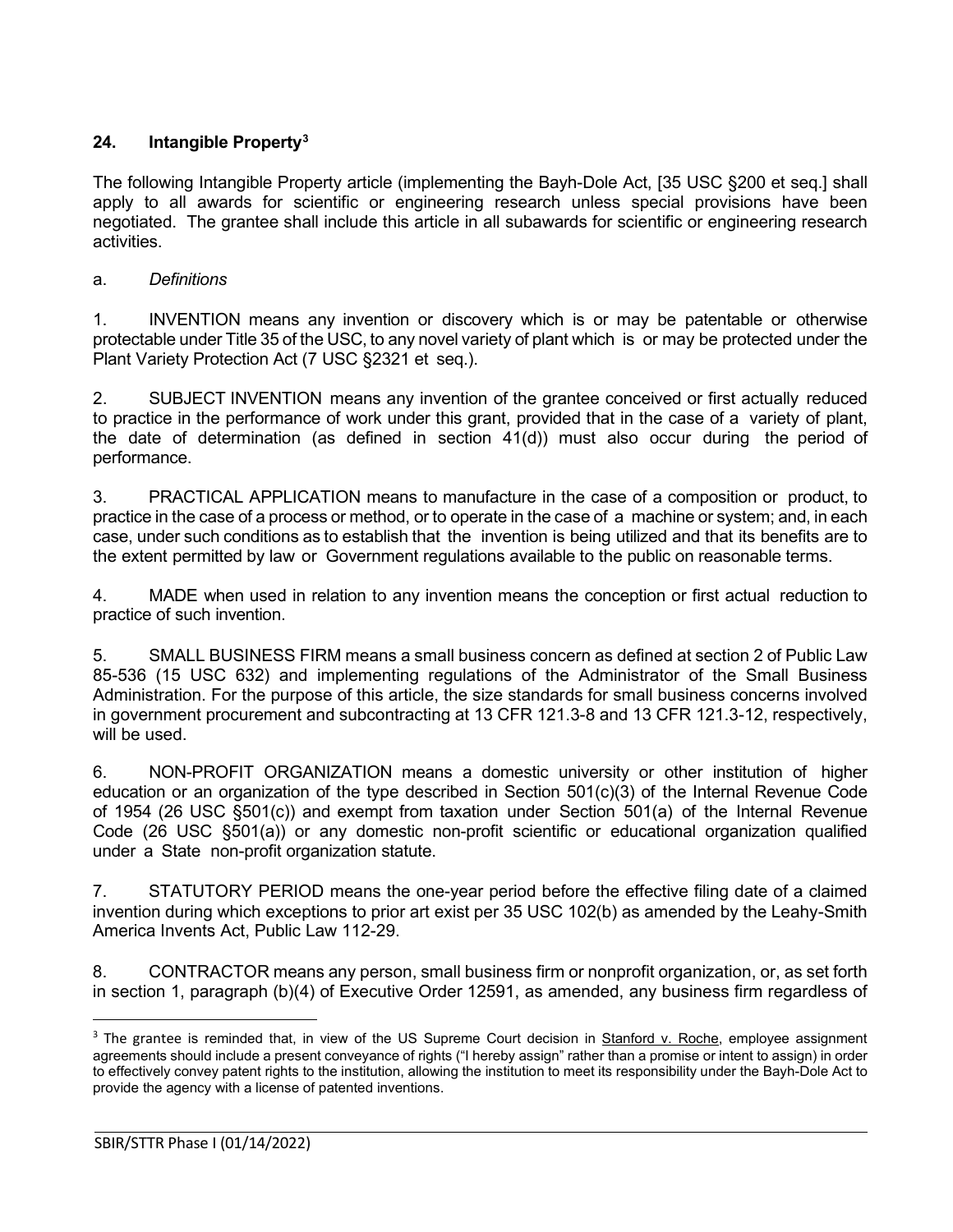size, which is a party to a funding agreement.

### b. *Allocation of Principal Rights*

The grantee may retain the entire right, title and interest throughout the world to each subject invention subject to the provisions of this Intangible Property article and 35 [USC](http://frwebgate.access.gpo.gov/cgi-bin/getdoc.cgi?dbname=browse_usc&docid=Cite%3A%2B35USC203) Part 203. With respect to any subject invention in which the grantee retains title, the Federal Government shall have a non-exclusive, nontransferable, irrevocable, paid-up license to practice or have practiced for or on behalf of the U.S. the subject invention throughout the world. If the award indicates it is subject to an identified international agreement or treaty, the National Science Foundation (NSF) also has the right to direct the grantee to convey to any foreign participant such patent rights to subject inventions as are required to comply with that agreement or treaty.

## c. *Invention Disclosure, Election of Title and Filing of Patent Applications by Grantee*

1. The grantee will disclose each subject invention to NSF within two months after the inventor discloses it in writing to grantee personnel responsible for the administration of patent matters. The disclosure to NSF shall be in the form of a written report and shall identify the grant under which the invention was made and the inventor(s). It shall be sufficiently complete in technical detail to convey a clear understanding of the nature, purpose, operation, and, to the extent known, the physical, chemical, biological or electrical characteristics of the invention. The disclosure shall also identify any publication, on sale or public use of the invention, and whether a manuscript describing the invention has been submitted for publication and, if so, whether it has been accepted for publication, at the time of disclosure. In addition, after disclosure to NSF, the grantee will promptly notify NSF of the acceptance of any manuscript describing the invention for publication, or of any on sale or public use planned by the grantee.

2. The grantee will elect in writing whether or not to retain title to any such invention by notifying NSF within two years of disclosure to NSF. However, in any case where a patent, a printed publication, public use, sale or other availability to the public has initiated the one-year statutory period wherein valid patent protection can still be obtained in the U.S., the period for election of title may be shortened by NSF to a date that is no more than 60 days prior to the end of the statutory period.

3. The grantee will file its initial patent application on an invention to which it elects to retain title within one year after election of title or, if earlier, prior to the end of any statutory period wherein valid patent protection can be obtained in the U.S. after a publication, on sale, or public use. If the grantee files a provisional application as its initial patent application, it shall file a non-provisional application within 10 months of the filing of the provisional application. The grantee will file patent applications in additional countries or international patent offices within either ten months of the first filed patent application, or six months from the date when permission is granted by the Commissioner of Patents to file foreign patent applications when such filing has been prohibited by a Secrecy Order.

4. For any subject invention with NSF and grantee co-inventors, where NSF determines that it would be in the interest of the government, pursuant to 35 USC §207(a)(3), to file an initial patent application on the subject invention, NSF, at its discretion and in consultation with the grantee*,* may file such application at its own expense, provided that the grantee retains the ability to elect title pursuant to 35 USC §202(a).

5. Requests for extension of the time for disclosure to NSF, election and filing under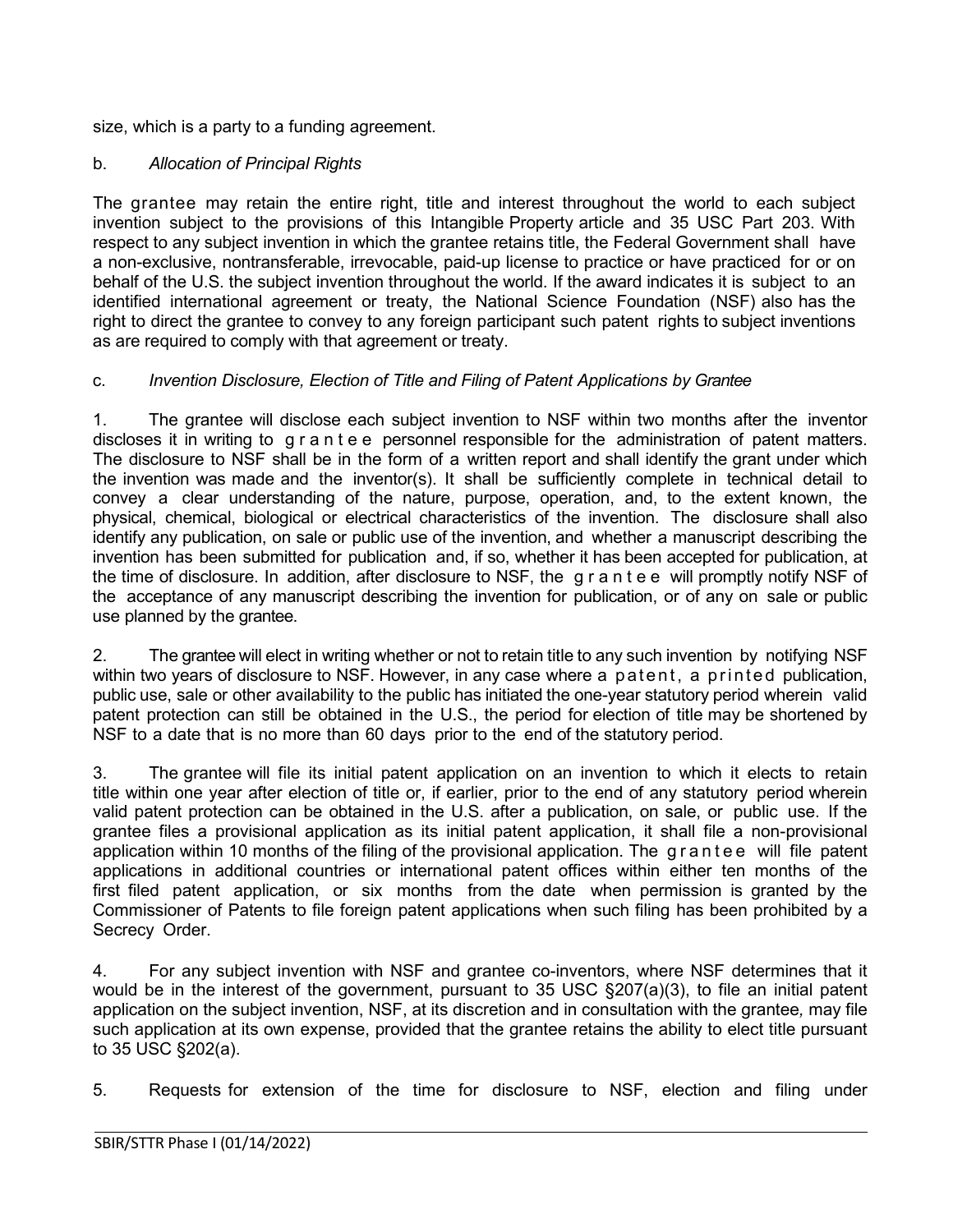subparagraphs 1., 2. and 3 may, at the discretion of NSF, be awarded. When a grantee has requested an extension for filing a non-provisional application after filing a provisional application, a one-year extension will be granted unless NSF notifies the contractor within 60 days of receiving the request.

### d. *Conditions When the Government May Obtain Title*

The grantee will convey to NSF, upon written request, title to any subject invention:

1. if the grantee fails to disclose or elect the subject invention within the times specified in paragraph c. above, or elects not to retain title;

2. in those countries in which the grantee fails to file patent applications within the times specified in paragraph c. above, provided, however, that if the grantee has filed a patent application in a country after the times specified in paragraph c of this article, but prior to its receipt of the written request of NSF*,* the grantee shall continue to retain title in that country; or

3. in any country in which the grantee decides not to continue the prosecution of any nonprovisional patent application for, to pay a maintenance, annuity or renewal fee on, or defend in a reexamination or opposition proceeding on, a patent on a subject invention.

#### *e. Minimum Rights to Grantee*

- 1. The grantee will retain a non-exclusive royalty-free license throughout the world in each subject invention to which the Government obtains title, except if the grantee fails to disclose the subject invention within the times specified in paragraph c. above. The grantee's license extends to its domestic subsidiaries and affiliates, if any, within the corporate structure of which the grantee is a party and includes the right to award sublicenses of the same scope to the extent the grantee was legally obligated to do so at the time the award was made. The license is transferable only with the approval of NSF except when transferred to the successor of that part of the grantee's business to which the invention pertains.
- 2. The grantee's domestic license may be revoked or modified by NSF to the extent necessary to achieve expeditious practical application of the subject invention pursuant to an application for an exclusive license submitted in accordance with applicable provisions at [37](http://www.access.gpo.gov/nara/cfr/waisidx_06/37cfr404_06.html) [CFR](http://www.access.gpo.gov/nara/cfr/waisidx_06/37cfr404_06.html) Part 404. This license will not be revoked in that field of use or the geographical areas in which the grantee has achieved practical application and continues to make the benefits of the invention reasonably accessible to the public. The license in any foreign country may be revoked or modified at discretion of NSF to the extent the grantee, its licensees or its domestic subsidiaries or affiliates have failed to achieve practical application in that foreign country.
- 3. Before revocation or modification of the license, NSF will furnish the grantee a written notice of its intention to revoke or modify the license, and the grantee will be allowed 30 days (or such other time as may be authorized by NSF for good cause shown by the grantee) after the notice to show cause why the license should not be revoked or modified. The grantee has the right to appeal, in accordance with applicable regulations in 37 [CFR](http://www.access.gpo.gov/nara/cfr/waisidx_06/37cfr404_06.html) Part 404 concerning the licensing of Government-owned inventions, any decision concerning the revocation or modification of its license.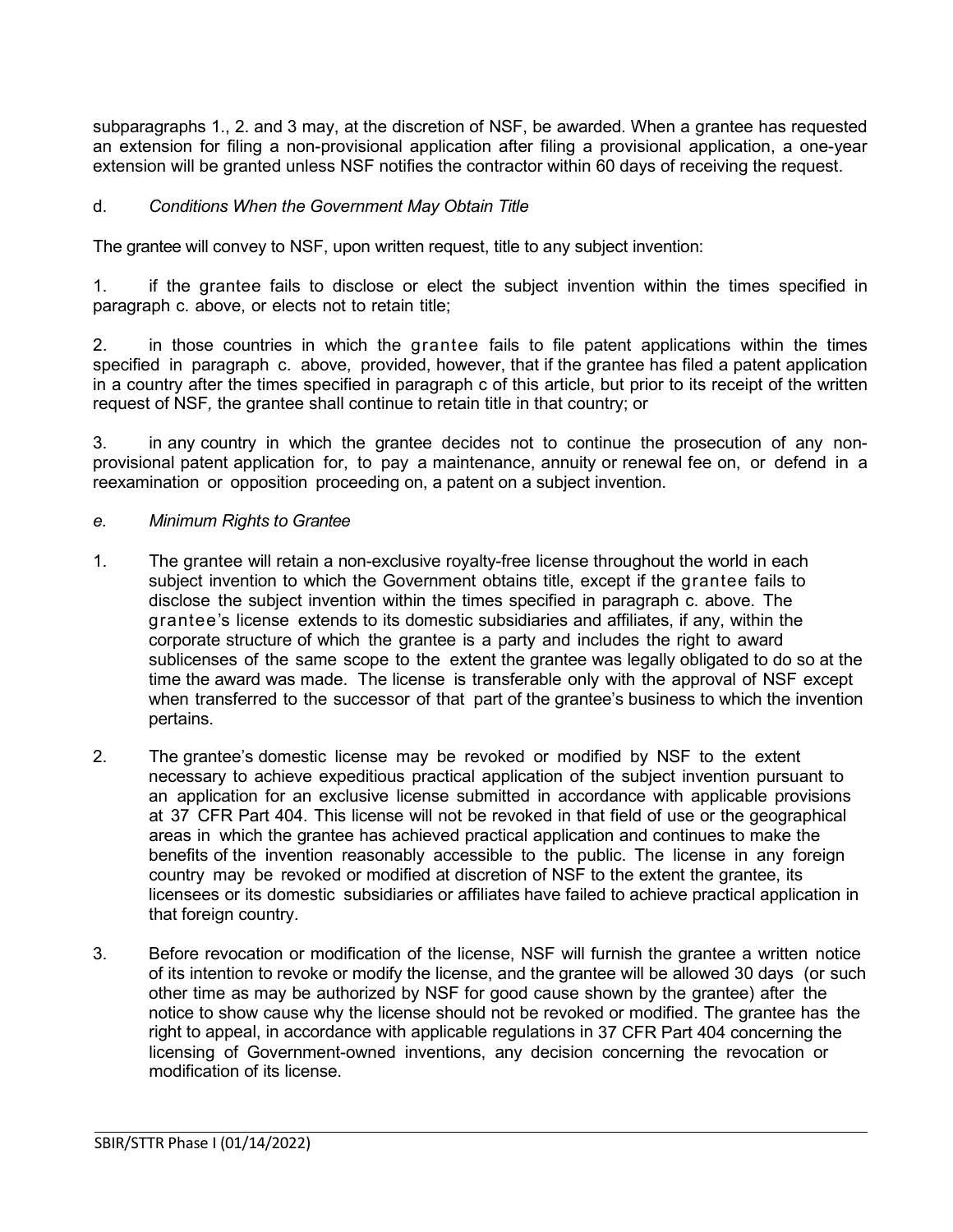## e. *Grantee Action to Protect Government's Interest*

1. The grantee agrees to execute or to have executed and promptly deliver to NSF all instruments necessary to: (i) establish or confirm the rights the Government has throughout the world in those subject inventions for which the grantee retains title; and (ii) convey title to NSF when requested under paragraph d. above, and to enable the Government to obtain patent protection throughout the world in that subject invention.

2. The grantee agrees to require, by written agreement, its employees, other than clerical and non-technical employees, to disclose promptly in writing to personnel identified as responsible for the administration of patent matters and in a format suggested by the grantee each subject invention made under this grant in order that the grantee can comply with the disclosure provisions of paragraph c. above, to assign to the grantee the entire right, title and interest in and to each subject invention made under the grant, and to execute all papers necessary to file patent applications on subject inventions and to establish the Government's rights in the subject inventions. The disclosure format should require, as a minimum, the information requested by paragraph c.1 above. The grantee shall instruct such employees through the employee agreements or other suitable educational programs on the importance of reporting inventions in sufficient time to permit the filing of patent applications prior to U.S. or foreign statutory bars.

3. For each subject invention, the grantee will no less than 60 days prior to the expiration of the statutory deadline, notify NSF of any decision: not to continue the prosecution of a non-provisional patent application; not to pay a maintenance, annuity or renewal fee; not to defend in a reexamination or opposition proceeding on a patent, in any country; to request, be a party to, or take action in a trial proceeding before the Patent Trial and Appeals Board of the U.S. Patent and Trademark Office, including but not limited to post-grant review, review of a business method patent, *inter partes* review, and derivation proceeding; or to request, be a party to, or take action in a non-trial submission of art or information at the U.S. Patent and Trademark Office, including but not limited to a pre-issuance submission, a post-issuance submission, and supplemental.

4. The grantee agrees to include, within the specification of any U.S. patent application and any patent issuing thereon covering a subject invention, the following statement:

"This invention was made with Government support under (identify the NSF grant number) awarded by the National Science Foundation. The Government has certain rights in this invention."

5. The grantee or its representative will complete, execute and forward to NSF a confirmation of a License to the U.S. Government and the page of a United States patent application that contains the Federal support clause within two months of filing any domestic or foreign patent application.

### f. *Subawards*

1. The grantee will include this Intangible Property article, suitably modified to identify the parties, in all subawards, regardless of tier, for experimental, developmental or research work. The subawardee will retain all rights provided for the grantee in this Intangible Property article, and the grantee will not, as part of the consideration for awarding the subaward, obtain rights in the subawardees' subject inventions.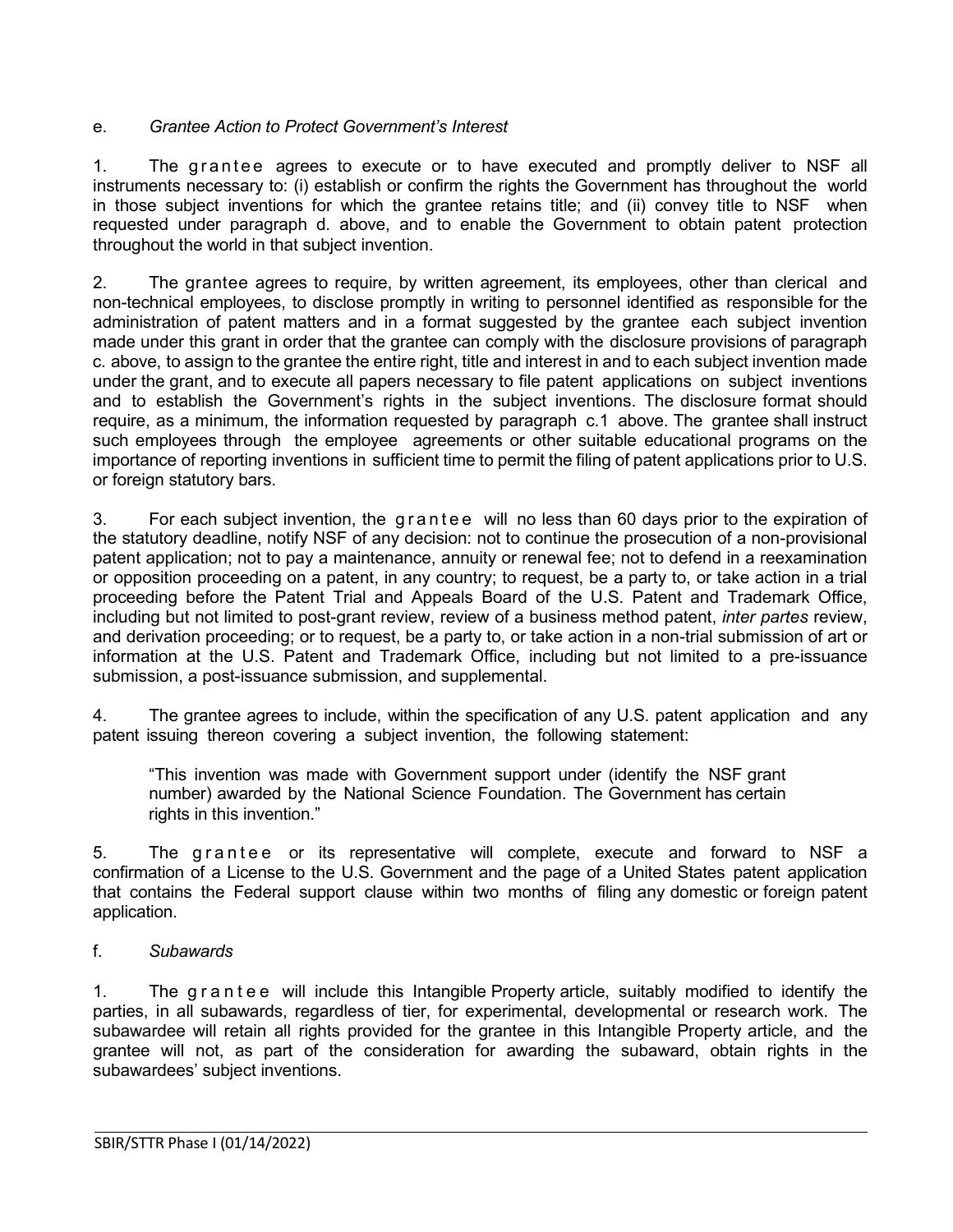2. In the case of subawards, at any tier, when the prime award by NSF was a contract (but not a cooperative agreement), NSF, subawardee and contractor agree that the mutual obligations of the parties created by this Intangible Property article constitute a contract between the subawardee and the Foundation with respect to those matters covered by this Intangible Property article.

### g. *Reporting on Utilization of Subject Inventions*

Upon request, the grantee agrees to submit on request periodic reports no more frequently than annually on the utilization of a subject invention or on efforts at obtaining such utilization that are being made by the grantee or its licensees or assignees. Such reports shall include information regarding the status of development, date of first commercial sale or use, gross royalties received by the grantee and such other data and information as NSF may reasonably specify. The grantee also agrees to provide additional reports in connection with any march-in proceeding undertaken by NSF in accordance with paragraph j. of this Intangible Property article. As required by 35 [USC](http://frwebgate.access.gpo.gov/cgi-bin/getdoc.cgi?dbname=browse_usc&docid=Cite%3A%2B35USC202) [§202\(c\)\(5\),](http://frwebgate.access.gpo.gov/cgi-bin/getdoc.cgi?dbname=browse_usc&docid=Cite%3A%2B35USC202) NSF agrees it will not disclose such information to persons outside the Government without the permission of the grantee.

### h. *Preference for United States Industry*

Notwithstanding any other provision of this Intangible Property article, the grantee agrees that neither it nor any assignee will grant to any person the exclusive right to use or sell any subject invention in the U.S. unless such person agrees that any products embodying the subject invention or produced through the use of the subject invention will be manufactured substantially in the U.S.. However, in individual cases, the requirement for such an agreement may be waived by NSF upon a showing by the grantee or its assignee that reasonable but unsuccessful efforts have been made to award licenses on similar terms to potential licensees that would be likely to manufacture substantially in the U.S. or that under the circumstances domestic manufacture is not commercially feasible.

### i. *March-in Rights*

The grantee agrees that with respect to any subject invention in which it has acquired title, NSF has the right in accordance with procedures at [37 CFR §401.6](http://www.access.gpo.gov/nara/cfr/waisidx_06/37cfr401_06.html) and the [NSF PAPPG Chapter](https://www.nsf.gov/pubs/policydocs/pappg22_1/pappg_11.jsp#XID1) XI.D.1.I. to require the grantee, an assignee or exclusive licensee of a subject invention to grant a non-exclusive, partially exclusive or exclusive license in any field of use to a responsible applicant or applicants, upon terms that are reasonable under the circumstances and if the grantee, assignee or exclusive licensee refuses such a request, NSF has the right to grant such a license itself if NSF determines that such action is necessary:

1. because the grantee or assignee has not taken or is not expected to take within a reasonable time, effective steps to achieve practical application of the subject invention in such field of use;

2. to alleviate health or safety needs which are not reasonably satisfied by the grantee, assignee, or their licensees;

3. to meet requirements for public use specified by Federal regulations and such requirements are not reasonably satisfied by the grantee , assignee, or licensee; or

4. because the agreement required by paragraph j. of this Intangible Property article has not been obtained or waived or because a licensee of the exclusive right to use or sell any subject invention in the U.S. is in breach of such agreement.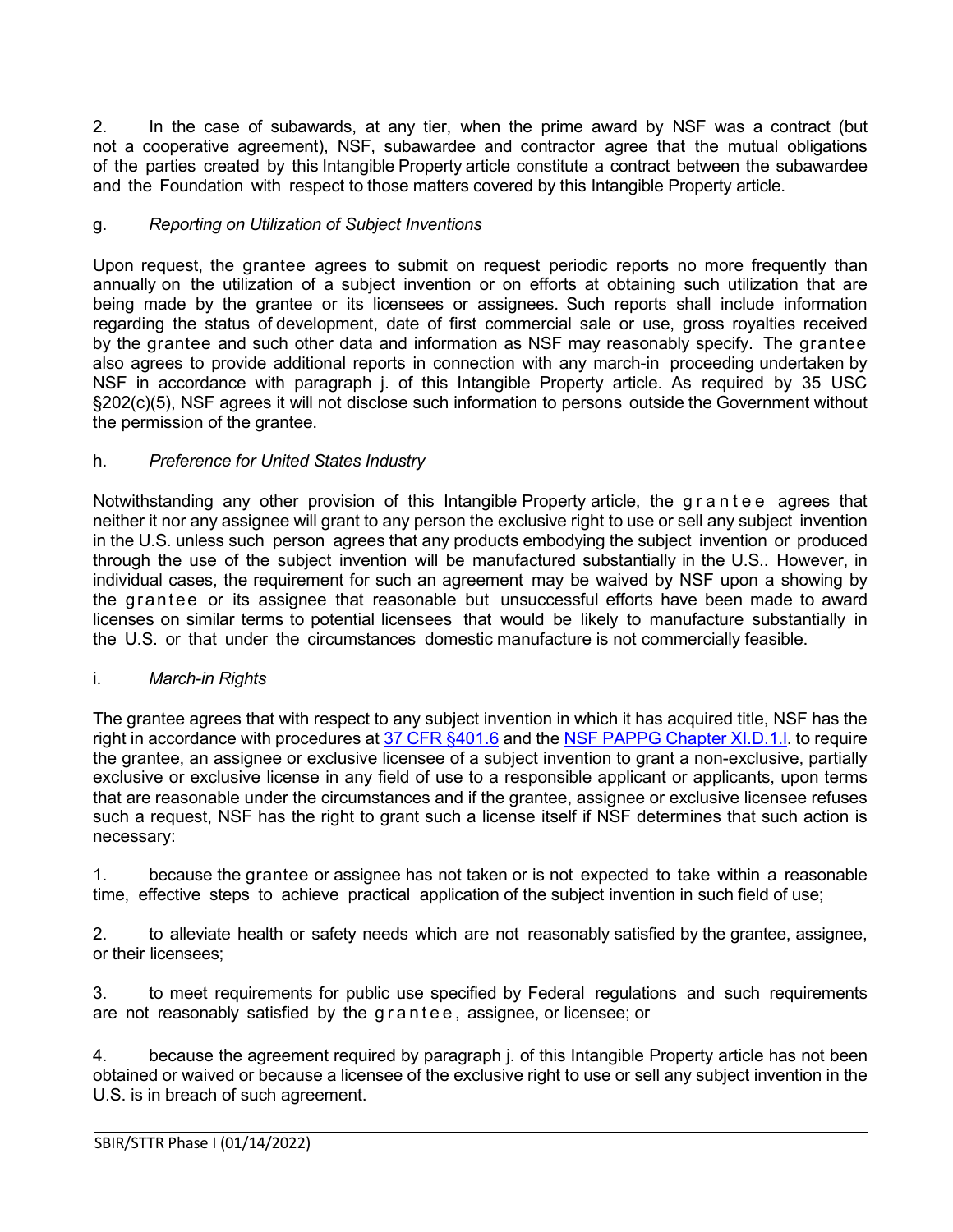# j. *Communications*

All communications required by this Intangible Property article must be submitted through the iEdison [Invention Information Management System](https://public.era.nih.gov/iedison/public/login.do?TYPE=33554433&REALMOID=06-dc4d00e8-1464-45e1-937f-0525407c30fd&GUID&SMAUTHREASON=0&METHOD=GET&SMAGENTNAME=-SM-938PYmoLVb4VrDeXo04LZUDVDvc%2b3899ByInEAjuSUvWNIGfB2zRpWiCivYGCogG&TARGET=-SM-http%3a%2f%2fpublic%2eera%2enih%2egov%2fiedison) maintained by the National Institutes of Health unless NSF prior written permission for another form of submission is obtained from the Patent Assistant at [patents@nsf.gov](mailto:patents@nsf.gov) or at Office of the General Counsel, National Science Foundation, 2415 Eisenhower Avenue, Alexandria, VA 22314.

# <span id="page-21-0"></span>**25. Audit and Records**

Financial records, supporting documents (including documentation of personnel expenses), statistical records and other records pertinent to this grant must be retained by the grantee for a period of three years from grant financial closeout as described in [PAPPG Chapter VII.E,](https://www.nsf.gov/pubs/policydocs/pappg22_1/pappg_7.jsp#VIIE) except as noted in 2 CFR §200.334.

## <span id="page-21-1"></span>**26. Site Visits**

NSF, through authorized representatives, has the right, at allreasonable times, to make site visits to review project accomplishments and management control systems and to provide such technical assistance as may be required. If any site visit is made by NSF on the premises of the grantee or a subrecipient under a grant, the grantee shall provide and shall require its subrecipients to provide all reasonable facilities and assistance for the safety and convenience of the NSF representatives in the performance of their duties. All site visits and evaluations shall be performed in such a manner that will not unduly delay the work.

## <span id="page-21-2"></span>**27. Termination and Enforcement**

a. Any suspension or termination action taken by NSF must be issued by a cognizant NSF Grants and Agreements Officer and will be in accordance with this article, 2 CFR §200.340, and [PAPPG Chapter](https://www.nsf.gov/pubs/policydocs/pappg22_1/pappg_12.jsp#XIIA)  [XII.A.](https://www.nsf.gov/pubs/policydocs/pappg22_1/pappg_12.jsp#XIIA)

b. The grant may be suspended or terminated in whole or in part in any of the following situations:

1. By NSF, if the awardee fails to comply with the terms and conditions of a Federal award;

2. By NSF, to the greatest extent authorized by law, if an award no longer effectuates the program goals or agency priorities;

3. By NSF, with the consent of the grantee, in which case the two parties must agree upon the termination conditions, including the effective date and, in the case of partial termination, the portion to be terminated;

4. By the awardee upon sending to NSF written notification setting forth the reasons for such termination, the effective date, and, in the case of partial termination, the portion to be terminated. However, if NSF determines in the case of partial termination that the reduced or modified portion of the NSF award will not accomplish the purposes for which the NSF award was made, NSF may terminate the Federal award in its entirety;

5. By NSF, pursuant to termination provisions included in the NSF award; or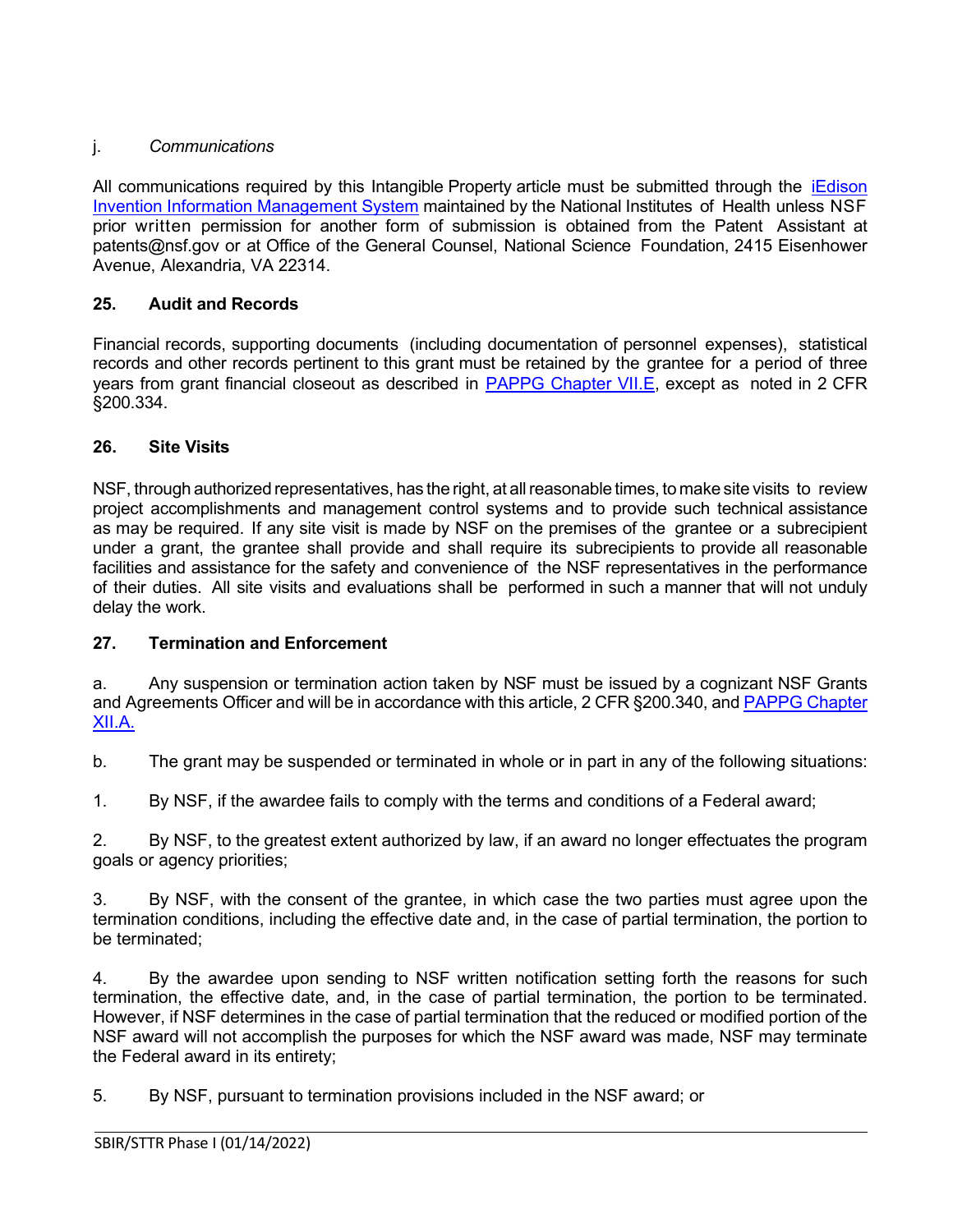6. By NSF, when ordered by the Deputy Director under NSF's Regulation on Research Misconduct [45 CFR Part 689].

c. Normally, action by NSF to suspend or terminate a grant will be taken only after the grantee has been informed by NSF of any deficiency on its part and given an opportunity to correct it. NSF, however, may immediately suspend or terminate the grant without notice when it believes such action is reasonable to protect the interests of the Government.

d. No costs incurred during a suspension period or after the effective date of a termination will be allowable, except those costs which, in the opinion of NSF, the grantee could not reasonably avoid or eliminate, or which were otherwise authorized by the suspension or termination notice, provided such costs would otherwise be allowable under the terms of the grant and the governing cost principles.

a. Within 30 days of the termination date, the grantee will furnish a summary of progress under the grant and an itemized accounting of costs incurred prior to the termination date or pursuant to d, above. Final allowable costs under a termination settlement shall be in accordance with the terms of the grant, including this article, and the governing cost principles, giving due consideration to the progress under the grant. In no event will the total of NSF payments under a terminated grant exceed the grant amount, or the NSF pro rata share of the total project costs when cost sharing was anticipated, whichever is less.

f. When an NSF grant is terminated or partially terminated, both NSF and the grantee remain responsible for compliance with the requirements in 2 CFR §§200.344 and 200.345.

g. A notice of termination other than by mutual agreement and/or the final settlement amount may be subject to review pursuant to Article Termination Review Procedure.

h. NSF will report grant terminations to the OMB-designated integrity and performance system in accordance with Federal regulation, but only after the grantee has had an opportunity to exhaust the review procedures contained in [PAPPG Chapter XII.B.](https://www.nsf.gov/pubs/policydocs/pappg22_1/pappg_12.jsp#XIIB) See also Article Payments for additional information on FAPIIS.

## <span id="page-22-0"></span>**28. Termination Review Procedure**

a. A request for review of a notice of termination or settlement should be addressed to the Division Director, Division of Grants and Agreements (DGA), National Science Foundation,2415 Eisenhower Avenue, Alexandria, VA, 22314. It must be postmarked no later than 30 days after the date of the letter notifying the grantee of the termination or settlement.

b. The request for review must contain a full statement of the grantee's position and the pertinent facts and reasons in support of such position.

c. Review of a notice of termination or settlement will be conducted in accordance with [PAPPG](https://www.nsf.gov/pubs/policydocs/pappg22_1/pappg_12.jsp#XIIB)  [Chapter XII.B.3](https://www.nsf.gov/pubs/policydocs/pappg22_1/pappg_12.jsp#XIIB)

d. Pending resolution of the request for review, the notice of termination shall remain in effect.

## <span id="page-22-1"></span>**29. Non-Discrimination Statutes**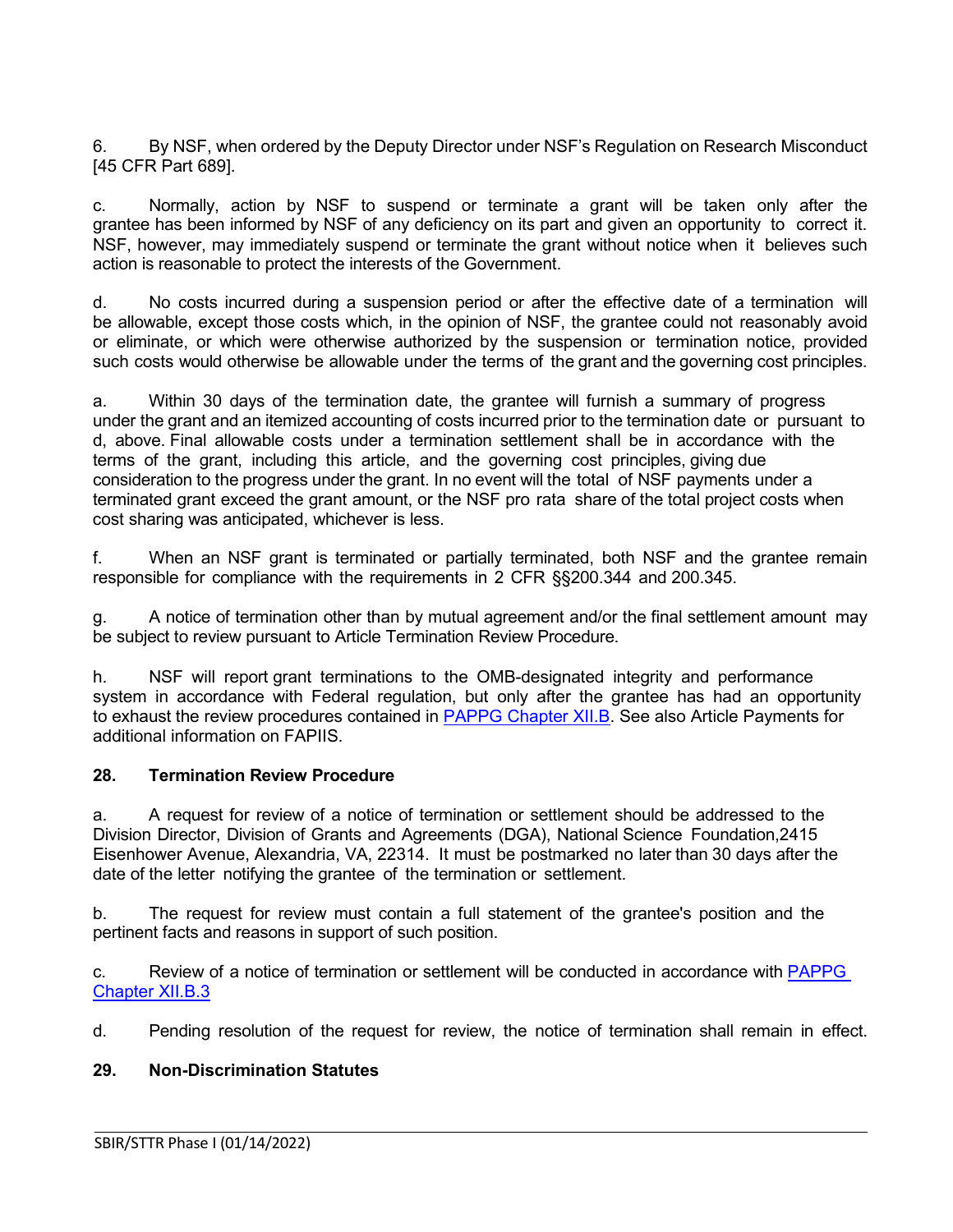The award is subject to the provisions of Title VI of the Civil Rights Act of 1964 [42 USC §§2000d et seq.], Title IX of the Education Amendments of 1972 [20 USC §§1681 et seq.], the Rehabilitation Act of 1973 [29 USC §794], the Age Discrimination Act of 1975 [42 USC §§6101 et seq], Equal Employment Opportunity [E.O. 11246], Limited English Proficiency (LEP) [E.O. 13166] and all regulations and policies issued by NSF pursuant to these statutes. Specifically, in accordance with these statutes, regulations and policies, no person on the basis of race, color, national origin, sex, disability, or age shall be excluded from participation in, be denied the benefits of, or otherwise be subjected to discrimination under the award.

### <span id="page-23-0"></span>**30. Reporting Classifiable Information**

NSF grants are intended for unclassified, publicly releasable research. The grantee will not be granted access to classified information. NSF does not expect that the results of the research project will involve classified information.

If, however, in conducting the activities supported under a grant, the PI is concerned that any of the research results involve potentially classifiable information that may warrant Government restrictions on the dissemination of the results, the PI should promptly notify the cognizant NSF Program Officer.

### <span id="page-23-1"></span>**31. Animal Welfare**

a. Any grantee performing research on vertebrate animals<sup>[4](#page-23-2)</sup> shall comply with the Animal Welfare Act [7 USC [§§2131](http://www.access.gpo.gov/uscode/title7/chapter54_.html) et seq.] and the regulations promulgated thereunder by the Secretary of Agriculture [9 CFR [§§1.1-4.11\]](http://www.access.gpo.gov/nara/cfr/waisidx_07/9cfrv1_07.html) pertaining to the humane care, handling and treatment of vertebrate animals held or used for research, teaching or other activities supported by Federal grants. The grantee is expected to ensure that the guidelines described in the National Academies of Science, Engineering and Medicine (NASEM) Publication, "*[Guide for](http://www.nap.edu/readingroom/books/labrats/) the Care and Use of [Laboratory](http://www.nap.edu/readingroom/books/labrats/) Animals*" are followed and to comply with the *Public Health Service Policy and Government Principles Regarding the Care and Use of Animals* (included as Appendix D to the NASEM Guide). Further guidance on the use of vertebrate animals in NSF funded projects can be found in the [PAPPG Chapter XI.B.3.](https://www.nsf.gov/pubs/policydocs/pappg22_1/pappg_11.jsp#XIB3)

b. Effective October 1, 2015, the grantee must include NSF-supported activities with live vertebrate animals as covered activities in their Office of Laboratory Animal Welfare (OLAW) Animal Welfare Assurance. Further, they must promptly report situations involving NSF-supported animal activities to OLAW as required by the Public Health Service (PHS) Policy on [Humane](https://olaw.nih.gov/policies-laws/phs-policy.htm) Care and Use of [Laboratory](https://olaw.nih.gov/policies-laws/phs-policy.htm) Animals Section IV.F.3. The cognizant NSF Program Officer also should be notified.

c. Any changes to, or lapses in, the Institutional Animal Care and Use Committee approved animal use protocols associated with an NSF grant should be reported promptly by the grantee to the cognizant NSF Program Officer.

d. In the event the grantee's multi-project Assurance is cancelled or lapses, the grantee must immediately notify the cognizant NSF Grants Officer(s) identified in the award notice.

e. Research facilities subject to the Animal Welfare Act using or intending to use live animals in research and who receive Federal funding are required to register the facility with the Animal and Plant Health Inspection Service (APHIS), U.S. Department of Agriculture. The location of the nearest APHIS Regional Office, as well as information concerning this and other APHIS activities may be obtained

<span id="page-23-2"></span><sup>4</sup> In addition to vertebrate animals covered by the Animal Welfare Act, the requirements specified in this Article also are extended to rats, birds, and mice.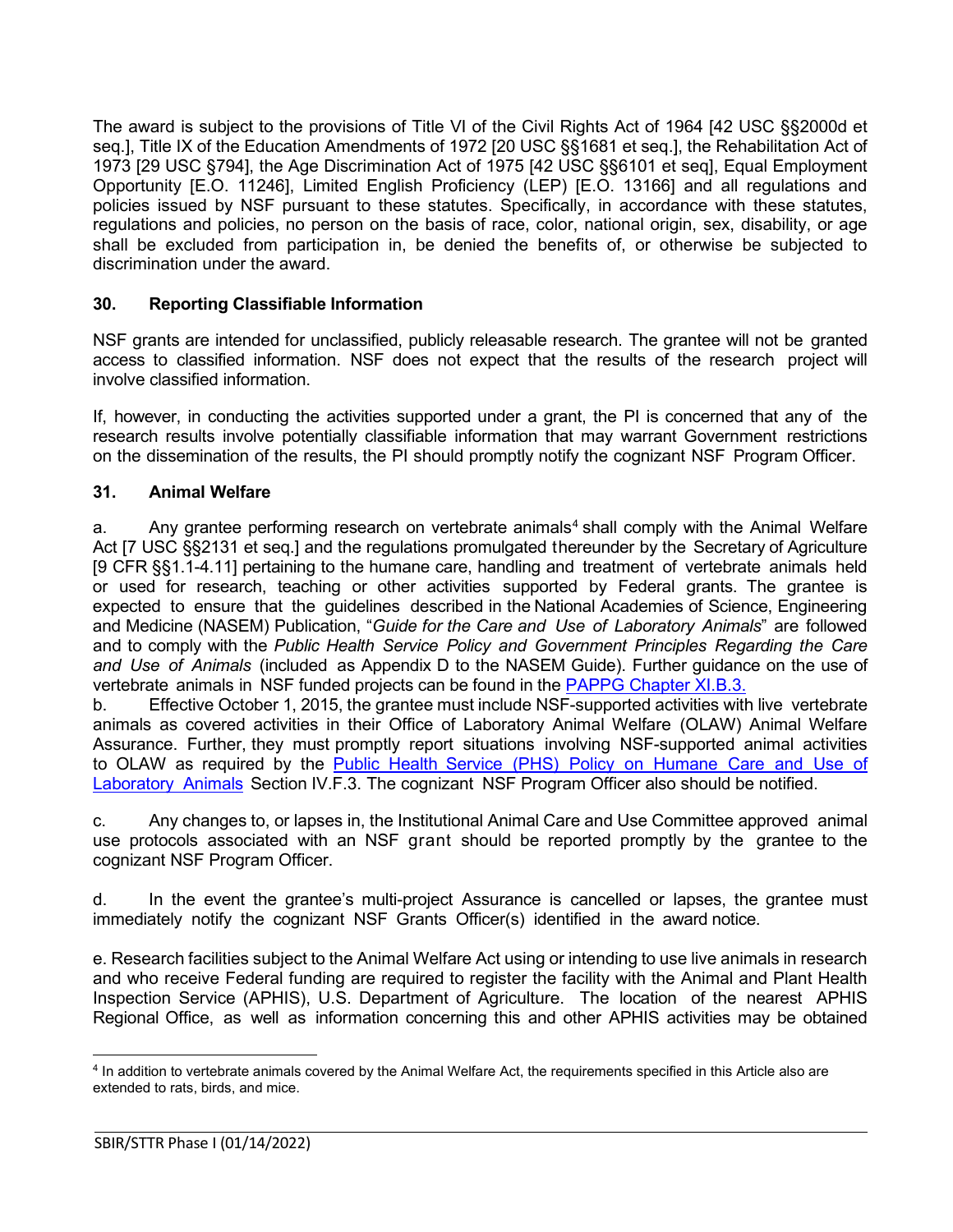# at <http://www.aphis.usda.gov/> .

## <span id="page-24-0"></span>**32. Research Involving Recombinant or Synthetic Nucleic Acid Molecules**

If this grant supports research involving recombinant or synthetic nucleic acid molecules, the grantee agrees to comply with the *[Guidelines for Research Involving Recombinant or Synthetic Nucleic Acid](http://osp.od.nih.gov/office-biotechnology-activities/biosafety/nih-guidelines)  [Molecules](http://osp.od.nih.gov/office-biotechnology-activities/biosafety/nih-guidelines)* (NIH Guidelines), including the procedural requirements and any subsequent revisions as they are published in the Federal Register. Further information on research grants that involve recombinant or synthetic nucleic acid molecules can be found in the [PAPPG Chapter XI.B.2.](https://www.nsf.gov/pubs/policydocs/pappg22_1/pappg_11.jsp#XIB2)

### <span id="page-24-1"></span>**33. Clean Air and Water**

(Applicable only if the grant exceeds \$150,000, or a facility to be used has been the subject of a conviction under the Clean Air Act [42 USC [§7413\(c\)\(1\)\]](http://frwebgate.access.gpo.gov/cgi-bin/getdoc.cgi?dbname=browse_usc&amp%3Bdocid=Cite%3A%2B42USC7413) or the Clean Water Act [33 [USC](http://frwebgate.access.gpo.gov/cgi-bin/getdoc.cgi?dbname=browse_usc&amp%3Bdocid=Cite%3A%2B33USC1319) § [1319\(c\)](http://frwebgate.access.gpo.gov/cgi-bin/getdoc.cgi?dbname=browse_usc&amp%3Bdocid=Cite%3A%2B33USC1319)] and is listed by the Environmental Protection Agency (EPA), or the grant is not otherwise exempt.)

The grantee agrees as follows:

a. To comply withall the requirements of Section 114 of the CleanAir Act [42 USC [§7414\]](http://frwebgate.access.gpo.gov/cgi-bin/getdoc.cgi?dbname=browse_usc&amp%3Bdocid=Cite%3A%2B42USC7414) and Section 308 of the Clean Water Act [33 USC [§1318\]](http://frwebgate.access.gpo.gov/cgi-bin/getdoc.cgi?dbname=browse_usc&amp%3Bdocid=Cite%3A%2B33USC1318), respectively, relating to inspection, monitoring, entry, reports and information, as well as other requirements specified in Section 114 and Section 308 of the Clean Air Act and the Clean Water Act, respectively and all regulations and guidelines issued thereunder before the issuance of the grant.

b. That no portion of the work required by the grant will be performed in a facility listed on the Environmental Protection Agency List of Violating Facilities on the date that the grant was issued unless and until EPA eliminates the name of such facility or facilities from such listing.

c. To use its best efforts to comply with clean air standards and clean water standards at the facility in which the grant is being performed.

d. To insert the substance of the provisions of this article into any nonexempt subaward.

### <span id="page-24-2"></span>**34. Human Research Subjects**

The grantee is responsible for the protection of the rights and welfare of any human subjects involved in research, development and related activities supported by this grant. The grantee agrees to comply with the NSF regulation, entitled, "*Protection of Human Subjects* [45 [CFR](http://www.access.gpo.gov/nara/cfr/waisidx_06/45cfr690_06.html) Part [690\].](http://www.access.gpo.gov/nara/cfr/waisidx_06/45cfr690_06.html)"

### <span id="page-24-3"></span>**35. Investigator Financial Disclosure Policy**

If the grantee employs more than 50 persons, the grantee must maintain an appropriate written and enforced policy on conflict of interest consistent with the provisions of [PAPPG Chapter IX.A.](https://www.nsf.gov/pubs/policydocs/pappg22_1/pappg_9.jsp#IXA)

## <span id="page-24-4"></span>**36. Whistleblower Protection**

The grantee is notified of the applicability of 41 USC §4712, as amended by P.L. 112-239, providing protection for whistleblowers.

## <span id="page-24-5"></span>**37. State Sales and Use Taxes**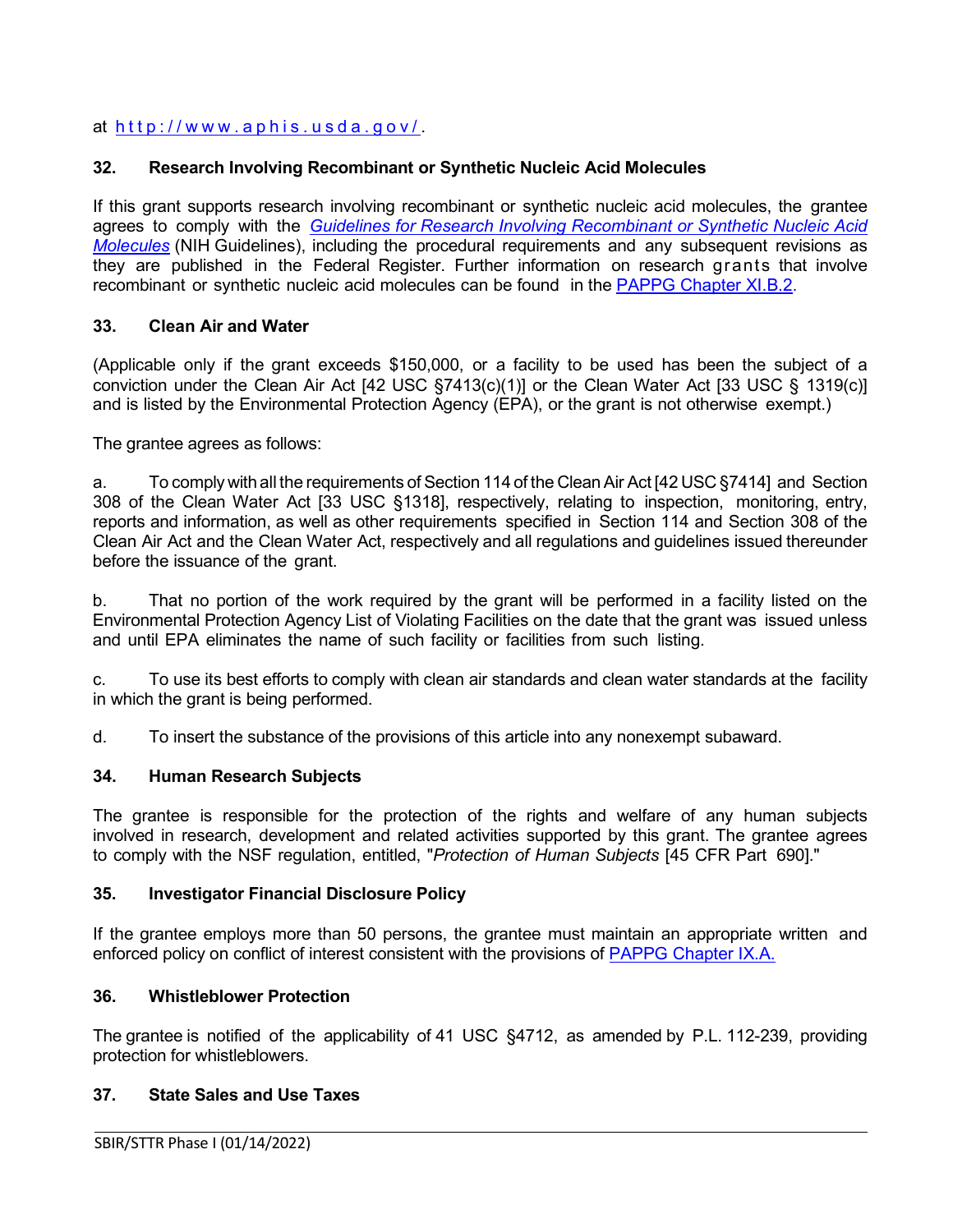The grantee is reminded that the governing cost principles cited in Article Allowable Costs limit the allowability of taxes to those the organization is required to pay. The grantee must avail themselves of any tax exemptions for which any activities supported by Federal funds may qualify, including any applicable exemptions from State or local sales and use taxes on the purchase of goods and services made with NSF grant funds.

### <span id="page-25-0"></span>**38. Resolution of Conflicting Conditions**

Should there be any inconsistency between any special conditions contained in the award notice and these General Conditions, the special conditions in the award notice shall control.

Should there be any inconsistency between any special conditions contained in the award notice, these General Conditions, and any NSF solicitation cited or included by reference in the award notice, the matter should be referred to the cognizant NSF Grants Officer for guidance.

### <span id="page-25-1"></span>**39. Recipient Integrity and Performance Matters**

The grantee must fully comply with the requirements stipulated in [Appendix XII to Part 200](https://www.govinfo.gov/app/details/CFR-2017-title2-vol1/CFR-2017-title2-vol1-part200-appXII) of 2 CFR §200, entitled "*Award Term and Condition for Recipient Integrity and Performance Matters*." See also Article Termination and Enforcement of these terms and conditions for NSF's responsibilities regarding reporting grant terminations to the OMB-designated integrity and performance system in accordance with Federal regulation. In addition, Article Payments specifies NSF responsibilities to report in FAPIIS a grantee's failure to submit all required final reports.

### <span id="page-25-2"></span>**40. Debarment and Suspension**

The grantee shall fully comply with the requirements stipulated in [Subpart](http://www.whitehouse.gov/omb/fedreg/2005/083105_debarment.pdf) C of 2 CFR Part 180, entitled "*[Responsibilities of Participants Regarding Transactions](https://www.govinfo.gov/content/pkg/CFR-2011-title2-vol1/pdf/CFR-2011-title2-vol1-part2520.pdf)*" as supplemented by NSF's regulations at 2 CFR Part 2520.

The grantee is responsible for ensuring that any lower tier covered transaction, as described in [Subpart](http://www.whitehouse.gov/omb/fedreg/2005/083105_debarment.pdf) B of 2 [CFR](http://www.whitehouse.gov/omb/fedreg/2005/083105_debarment.pdf) Part 180, entitled "*Covered Transactions*," includes a term or condition requiring compliance with Subpart C. The grantee also is responsible for further requiring the inclusion of a similar term or condition in any subsequent lower tier covered transaction. The recipient acknowledges that failing to disclose the information required under 45 CFR [§180.335](http://www.nsf.gov/oig/2_CFR_PART180.pdf) may result in the termination of the grant, or pursuance of other available remedies, including suspension and debarment.

## <span id="page-25-3"></span>**41. Public Access to Copyrighted Material**

NSF's policy on public access to copyrighted material [\(Public Access Policy\)](http://www.nsf.gov/news/special_reports/public_access/) reflects the Foundation's commitment to making certain that, to the extent possible, the American public, industry and the scientific community have access to the results of federally funded scientific research. Pursuant to this policy, the grantee must ensure that all articles in peer-reviewed scholarly journals and papers in juried conference proceedings:

• are deposited in a public access compliant repository (as identified in the Public Access Policy);

• are available for download, reading and analysis within 12 months of publication;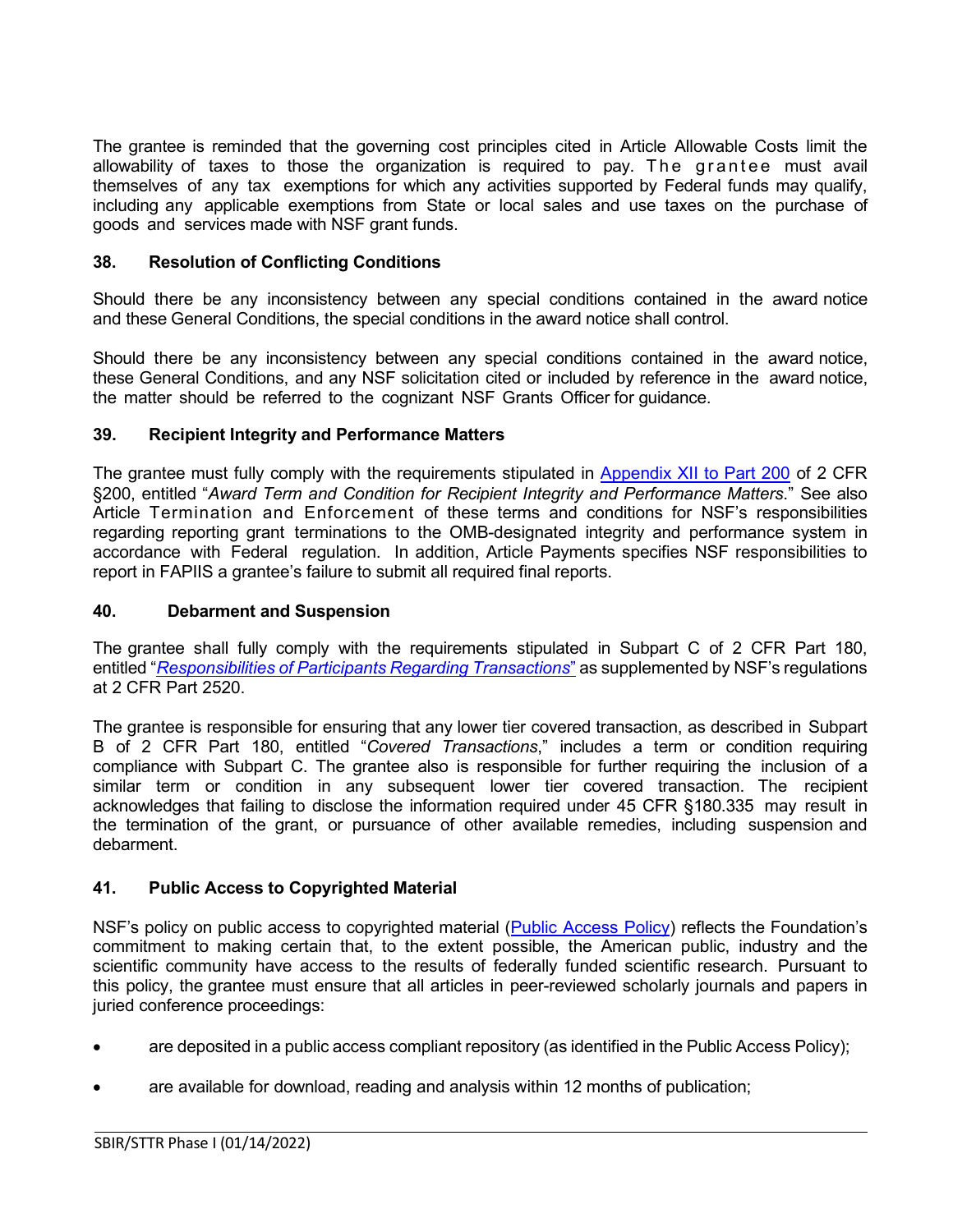• possess a minimum set of machine-readable metadata elements as described in the Public Access Policy;

are reported in annual and final reports with a persistent identifier.

Either the final printed version or the final peer-reviewed manuscript is acceptable for deposit.

### <span id="page-26-0"></span>**42. Life Sciences Dual Use Research of Concern (DURC)**

This Article applies to all research, for which NSF grant funds may be used, that potentially falls within the scope of the *[US Government Policy for Institutional Oversight of Life Sciences Dual Use Research](http://www.phe.gov/s3/dualuse/Pages/default.aspx)  [of Concern](http://www.phe.gov/s3/dualuse/Pages/default.aspx)* as published in September 2014, hereafter referred to as the "Policy". See also [PAPPG](https://www.nsf.gov/pubs/policydocs/pappg22_1/pappg_11.jsp#XIB5)  [Chapter XI.B.5.](https://www.nsf.gov/pubs/policydocs/pappg22_1/pappg_11.jsp#XIB5)

The grantee is responsible for monitoring the research progress and for implementation of all appropriate biosafety and biosecurity risk mitigation measures including compliance with all applicable laws and regulations related to that implementation, including the Policy specified above. (See also <https://osp.od.nih.gov/biotechnology/dual-use-research-of-concern/> for Frequently Asked Questions, case studies and other educational materials on DURC.)

### <span id="page-26-1"></span>**43. Breach of Personally Identifiable Information**

A grantee that uses or operates a Federal information system or creates, collects, uses, processes, stores, maintains, disseminates, discloses, or disposes of Personally Identifiable Information (PII) within the scope of an NSF grant, must have procedures in place to respond to a breach of PII. These procedures should promote cooperation and the free exchange of information with NSF, as needed to properly escalate, refer and respond to a breach. The grantee must notify NSF upon learning that a breach of PII within the scope of an NSF grant has occurred.

## <span id="page-26-2"></span>**44. Post-award Disclosure of Current Support and In-Kind Contribution Information**

If an organization discovers that a PI or co-PI on an active NSF grant failed to disclose current support or in-kind contribution information<sup>[5](#page-26-3)</sup> as part of the proposal submission process (see PAPPG Chapter [II.C.2.h\)](https://www.nsf.gov/pubs/policydocs/pappg22_1/pappg_2.jsp#IIC2h), the AOR must submit the following information within 30 calendar days of the identification of the undisclosed current support or in-kind contribution through use of the "Other Request" category in the Notification and Request Module in Research.gov. $^6$  $^6$ 

Post-award Disclosure of Project Support Information:

- 1. PI/co-PI Name:
- 2. Project Title:
- 3. Award Number (if available):
- 4. Source of Support:

<span id="page-26-3"></span> $5$  The post-award disclosure requirement applies to current support (including in-kind contributions) that was active as of the date the proposal was submitted to NSF. See *[NSF Pre-award and Post-award Disclosures Relating to the Biographical Sketch and Current and](https://www.nsf.gov/bfa/dias/policy/disclosures_table.jsp)  [Pending Support](https://www.nsf.gov/bfa/dias/policy/disclosures_table.jsp)* which has been developed to assist users in determining the types of activities that must be disclosed.

<span id="page-26-4"></span><sup>&</sup>lt;sup>6</sup> The requisite information must be entered into the box entitled, "Proposed Change" with the box entitled, "Justification for Change" stating, "See above".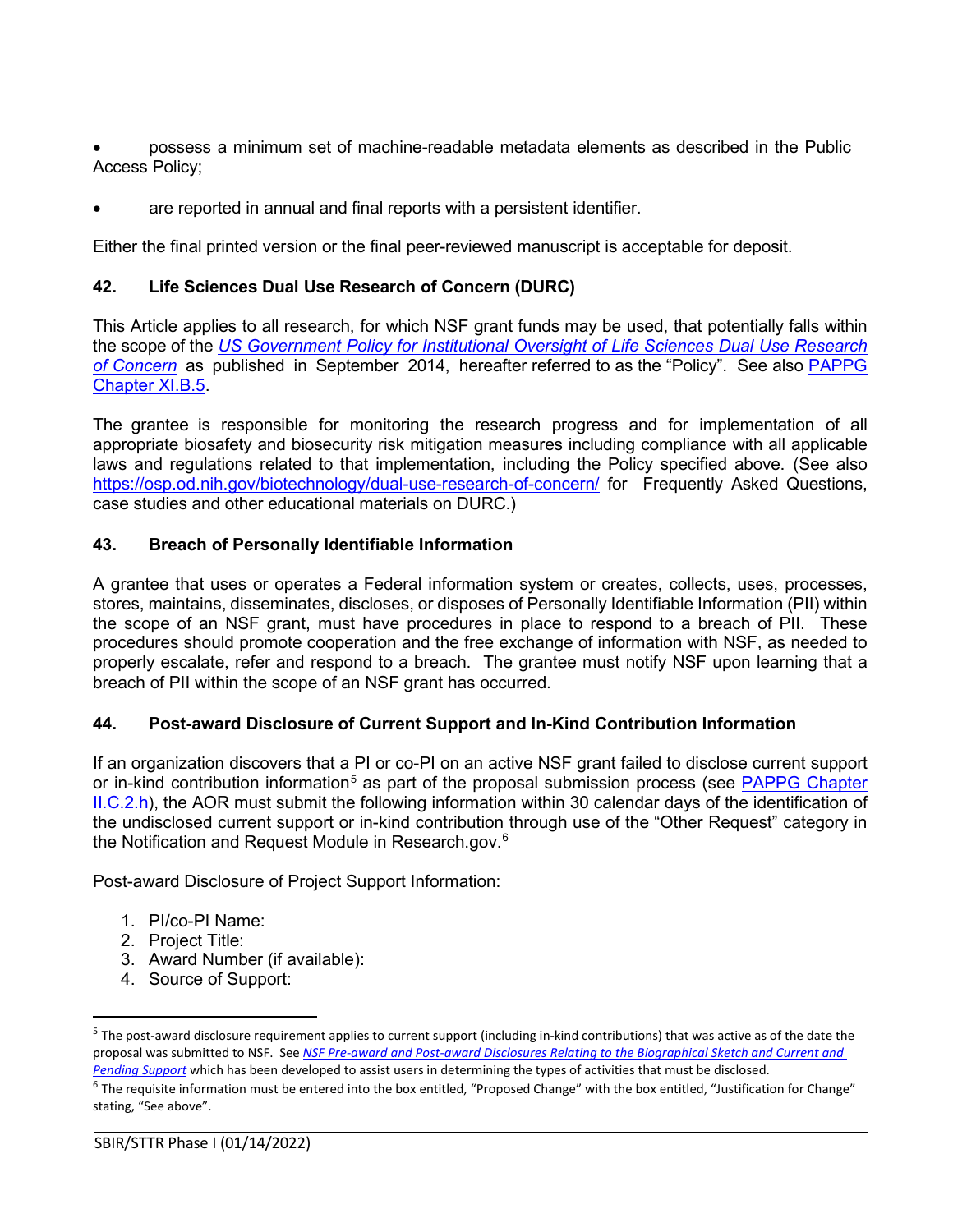- 5. Primary Place of Performance:
- 6. Project Start and End Date:
- 7. Total Award Amount (including Indirect Costs): \$
- 8. Brief Description of the Major goals of the project:
- 9. Description of any Overlap/Duplication of the project with the NSF award:
- 10. Impact on the ability of the PI/co-PI to carry out the NSF award:
- 11. Person-Month(s) (or Partial Person-Months) Per Year Committed to the Project:
	- a. Enter the applicable year: (e.g., 2020, 2021):
		- i. Enter the number of person-month(s) (or partial person-months):
	- b. Enter the applicable year: (e.g., 2020, 2021):
		- ii. Enter the number of person-month(s) (or partial person-months):
	- c. Enter the applicable year: (e.g., 2020, 2021):
		- iii. Enter the number of person-month(s) (or partial person-months):
	- d. Enter the applicable year: (e.g., 2020, 2021):
		- iv. Enter the number of person-month(s) (or partial person-months):
	- e. Enter the applicable year: (e.g., 2020, 2021):
		- v. Enter the number of person-month(s) (or partial person-months):

Post-award Disclosure of In-Kind Contribution Information

- 1. PI/co-PI Name:
- 2. Source of Support:
- 3. Primary Place of Performance:
- 4. Summary of In-kind Contributions:
- 5. Description of any Overlap/Duplication of the project with the NSF award:
- 6. Impact on the ability of the PI/co-PI to carry out the NSF award:
- 7. Person-Month(s) (or Partial Person-Months) Per Year Committed to the Project:
	- a. Enter the applicable year: (e.g., 2020, 2021):
		- Enter the number of person-month(s) (or partial person-months):
	- b. Enter the applicable year: (e.g., 2020, 2021): Enter the number of person-month(s) (or partial person-months):
	- c. Enter the applicable year: (e.g., 2020, 2021): Enter the number of person-month(s) (or partial person-months):
	- d. Enter the applicable year: (e.g., 2020, 2021):
	- Enter the number of person-month(s) (or partial person-months):
	- e. Enter the applicable year: (e.g., 2020, 2021): Enter the number of person-month(s) (or partial person-months):
- 8. Dollar Value of In-kind Contribution: \$

Upon receipt and review of the information provided, NSF may consult with the AOR, or designee, if necessary. Based on the results of this review, the Foundation will determine the impact of the new information on the NSF-funded grant, and, where necessary, take appropriate action.

# <span id="page-27-0"></span>**45. Fee Payments**

Payment of fee is allowable only if expressly authorized by solicitation and the terms and conditions of the NSF award.

# <span id="page-27-1"></span>**46. Section 889 of the National Defense Authorization Act (NDAA) for Fiscal Year (FY) 2019**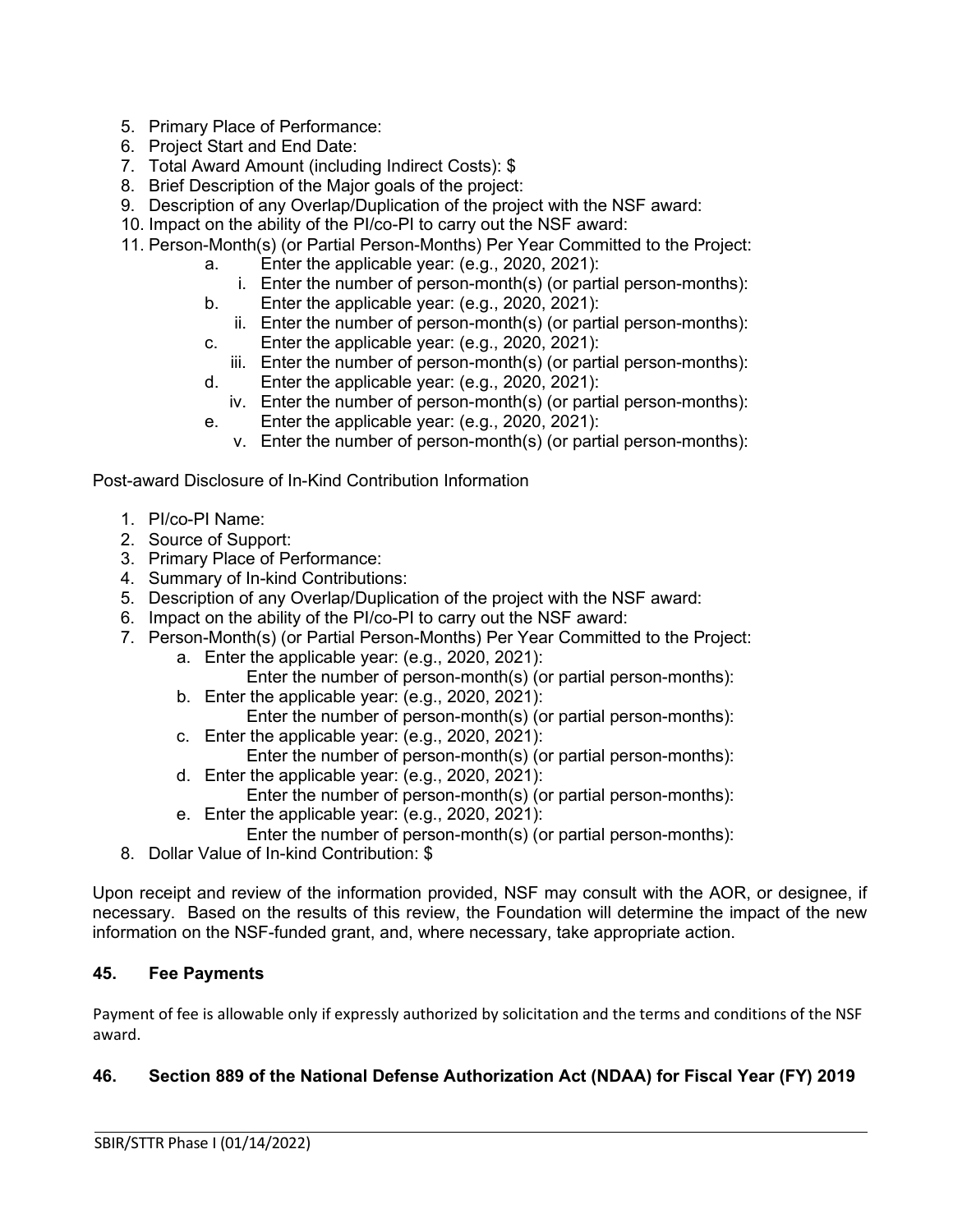Section 889 of the National Defense Authorization Act (NDAA) for Fiscal Year (FY) 2019 (Public Law 115-232) prohibits the head of an executive agency from obligating or expending loan or grant funds to procure or obtain, extend, or renew a contract to procure or obtain, or enter into a contract (or extend or renew a contract) to procure or obtain the equipment, services, or systems as identified in section 889 of the NDAA for FY 2019.

(a) In accordance with 2 CFR §200.216 and §200.471, for all awards that are issued on or after August 13, 2020, recipients and subrecipients are prohibited from obligating or expending loan or grant funds to:

- (1) Procure or obtain;
- (2) Extend or renew a contract to procure or obtain; or

(3) Enter into a contract (or extend or renew a contract) to procure or obtain equipment, services, or systems that uses covered telecommunications equipment or services as a substantial or essential component of any system, or as critical technology as part of any system. As described in Public Law 115-232, section 889, covered telecommunications equipment is telecommunications equipment produced by Huawei Technologies Company or ZTE Corporation (or any subsidiary or affiliate of such entities).

(i) For the purpose of public safety, security of government facilities, physical security surveillance of critical infrastructure, and other national security purposes, video surveillance and telecommunications equipment produced by Hytera Communications Corporation, Hangzhou Hikvision Digital Technology Company, or Dahua Technology Company (or any subsidiary or affiliate of such entities).

(ii) Telecommunications or video surveillance services provided by such entities or using such equipment.

(iii) Telecommunications or video surveillance equipment or services produced or provided by an entity that the Secretary of Defense, in consultation with the Director of the National Intelligence or the Director of the Federal Bureau of Investigation, reasonably believes to be an entity owned or controlled by, or otherwise connected to, the government of a covered foreign country.

(b) In implementing the prohibition under Public Law 115-232, section 889, subsection (f), paragraph (1), heads of executive agencies administering loan, grant, or subsidy programs shall prioritize available funding and technical support to assist affected businesses, institutions and organizations as is reasonably necessary for those affected entities to transition from covered communications equipment and services, to procure replacement equipment and services, and to ensure that communications service to users and customers is sustained.

(c) See Public Law 115-232, section 889 for additional information.

### <span id="page-28-0"></span>**47. Limitation of Funds**

This award shall be limited to amounts currently obligated to the award. The awardee bears the risk of making its own obligations, expenditures, or commitments above the current obligation of funds on this award and under no circumstance is NSF required to increase the award ceiling to accommodate additional obligations, expenditures, or commitments.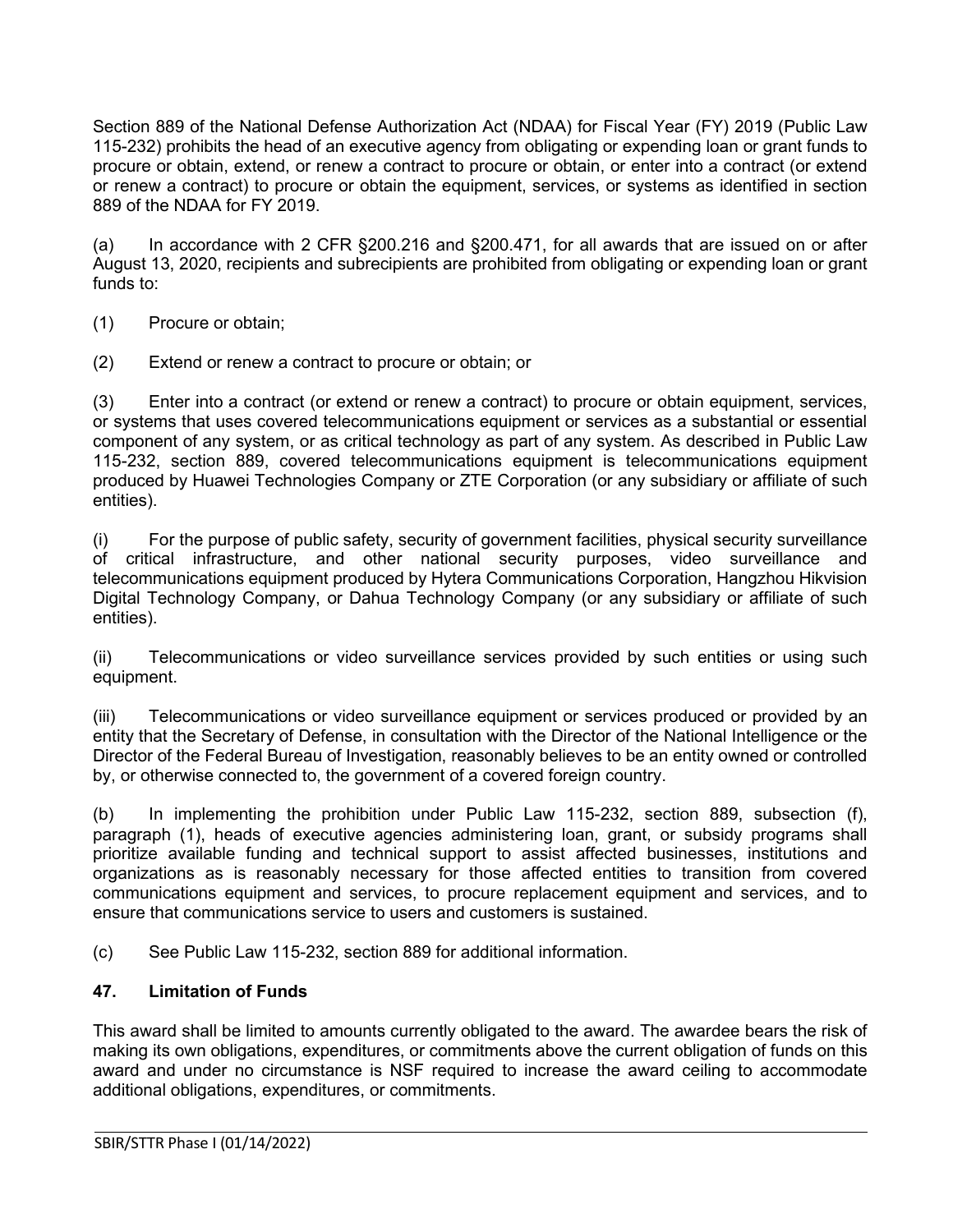# <span id="page-29-0"></span>**48. Resolution of Disagreements and Disputes**

Disagreements and disputes of fact arising under this grant that are not resolved through informal discussions will be subject to the written decision of the cognizant NSF Grants and Agreements Officer. This decision will be final unless, within 30 days of receipt of the decision, the awardee makes a written request for review to the Division Director, Division of Grants and Agreements (DGA), NSF. The request for review must contain a full statement of the awardee's position and the pertinent facts and reasons in support of the position. Review will follow the procedures stipulated under [PAPPG Chapter XII.B.3.](https://www.nsf.gov/pubs/policydocs/pappg22_1/pappg_12.jsp#XIIB)

# **Other Considerations**

# <span id="page-29-1"></span>**49. Liability**

NSF cannot assume any liability for accidents, bodily injury, illness, breach of contract, any other damages or loss, or any claims arising out of any activities undertaken pursuant to the grant, whether with respect to persons or property of the grantee or third parties. The grantee is advised to insure or otherwise protect itself or others, as it may deem desirable.

# <span id="page-29-2"></span>**50. Government Permits**

For grants that include activities requiring permits from appropriate Federal, State or local government authorities, the grantee should obtain any required permits prior to undertaking the proposed activities.

# <span id="page-29-3"></span>**51. Sharing of Findings, Data and Other Research Products**

a. NSF expects significant findings from research and education activities it supports to be promptly submitted for publication, with authorship that accurately reflects the contributions of those involved. It expects investigators to share with other researchers, at no more than incremental cost and within a reasonable time, the data, samples, physical collections and other supporting materials created or gathered in the course of the work. It also encourages the grantee to share software and inventions or otherwise act to make the innovations they embody widely useful and usable.

b. Adjustments and, where essential, exceptions may be allowed to safeguard the rights of individuals and subjects, the validity of results, or the integrity of collections or to accommodate legitimate interests of investigators.

## <span id="page-29-4"></span>**52. Partnerships with Foreign Collaborators**

The NSF must have advance knowledge of proposed or funded awardee activities with foreign entities.

Accordingly, prior to making a commitment to such foreign entities as described above, and prior to negotiating the terms of any potential international agreement, the awardee shall submit to the NSF advance notification of proposed plans for international scientific cooperative programs that involve the use of personnel, facilities and/or services or in-kind contributions.

Advance notification to the NSF should identify the projects and individuals involved and the purpose of the cooperative program, and should specify the duration, location and magnitude of the proposed activity.

These provisions are not intended to require notifications to the NSF of the routine use of the awardee's